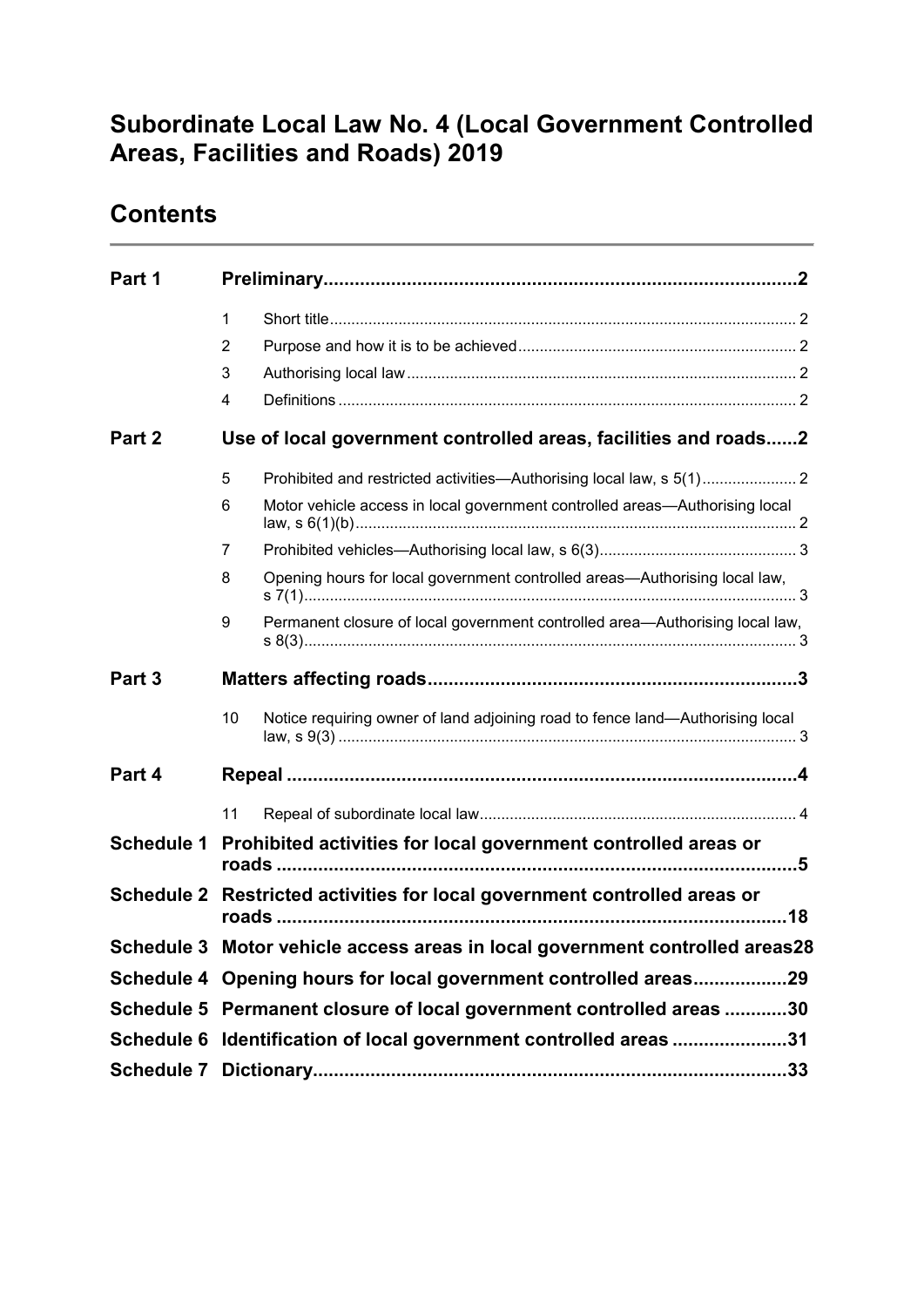# <span id="page-1-0"></span>**Part 1 Preliminary**

### <span id="page-1-1"></span>**1 Short title**

This subordinate local law may be cited as *Subordinate Local Law No. 4 (Local Government Controlled Areas, Facilities and Roads) 2019.*

### <span id="page-1-2"></span>**2 Purpose and how it is to be achieved**

- (1) The purpose of this subordinate local law is to supplement *Local Law No.4 (Local Government Controlled Areas, Facilities and Roads) 2011* in order to protect the health and safety of persons using local government controlled land, facilities, infrastructure and roads and preserve features of the natural and built environment and other aspects of the amenity of local government controlled land, facilities, infrastructure and roads.
- (2) The purpose is to be achieved by providing for—
	- (a) the regulation of access to local government controlled areas; and
	- (b) the prohibition or restriction of particular activities in local government controlled areas or roads.

### <span id="page-1-3"></span>**3 Authorising local law**

The making of the provisions in this subordinate local law is authorised by *Local Law No.4 (Local Government Controlled Areas, Facilities and Roads) 2011* (the *authorising local law*)*.*

### <span id="page-1-4"></span>**4 Definitions**

- (1) Particular words used in this subordinate local law have the same meaning as provided for in the authorising local law.
- (2) The dictionary in schedule 7 defines particular words used in this subordinate local law.

## <span id="page-1-5"></span>**Part 2 Use of local government controlled areas, facilities and roads**

### <span id="page-1-6"></span>**5 Prohibited and restricted activities—Authorising local law, s 5(1)**

- (1) For section 5(1)(a) of the authorising local law, the activities prescribed in column 2 of schedule 1 are declared to be prohibited in the corresponding local government controlled area or road (or part thereof) mentioned in column 1 of schedule 1.
- (2) For section 5(1)(b) of the authorising local law, the activities prescribed in column 2 of schedule 2 are declared to be restricted in the corresponding local government controlled area or road (or part thereof) mentioned in column 1 of schedule 2, to the extent described in column 3 of schedule 2.

### <span id="page-1-7"></span>**6 Motor vehicle access in local government controlled areas—Authorising**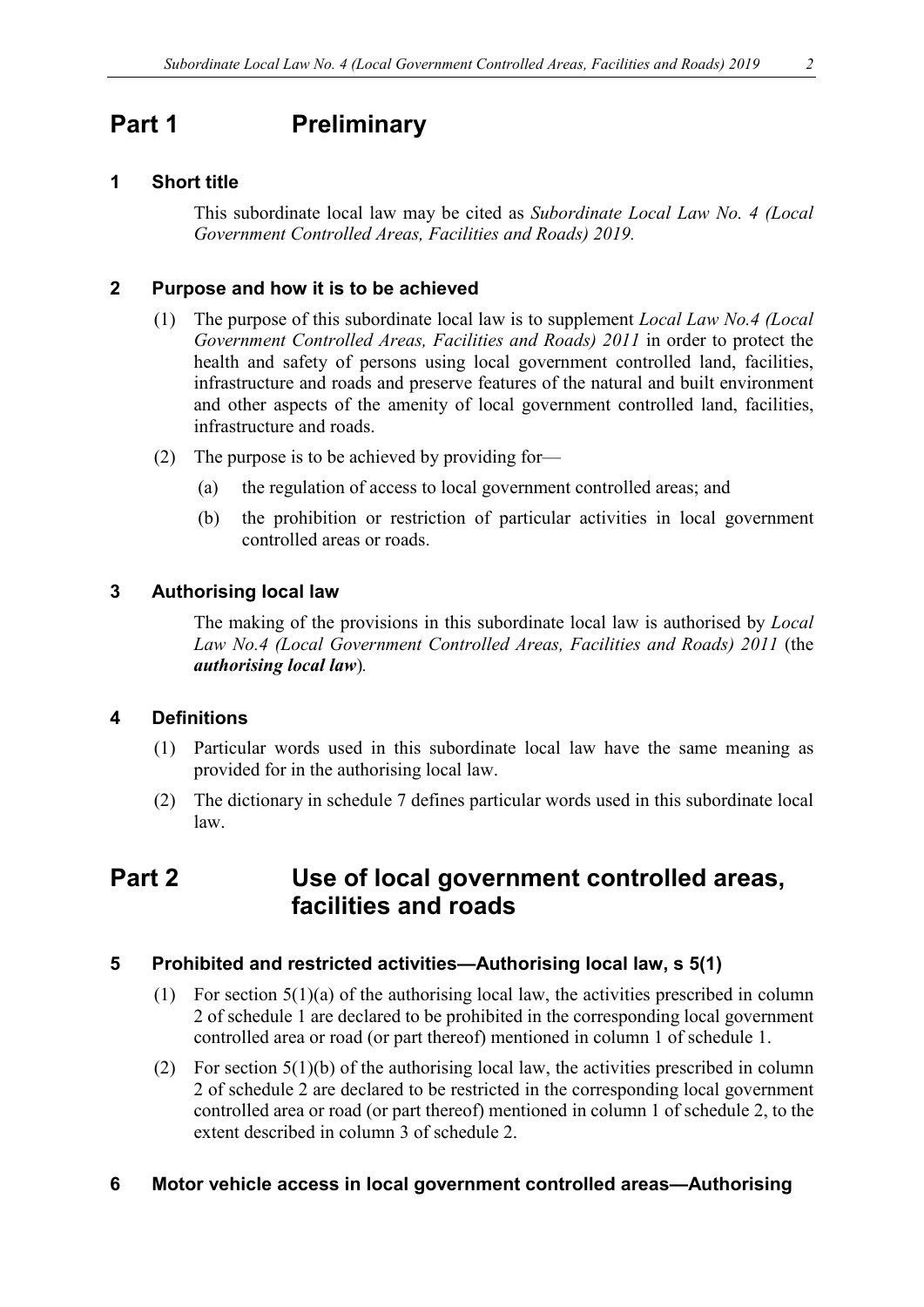#### **local law, s 6(1)(b)**

For section 6(1)(b) of the authorising local law, the areas prescribed in column 1 of schedule 3 are declared to be motor vehicle access areas.

#### <span id="page-2-0"></span>**7 Prohibited vehicles—Authorising local law, s 6(3)**

For section 6(3) of the authorising local law, the specific types of motor vehicle prescribed in column 2 of schedule 3 are declared to be prohibited vehicles in the corresponding specified motor vehicle access area in column 1 of schedule 3.

### <span id="page-2-1"></span>**8 Opening hours for local government controlled areas—Authorising local law, s 7(1)**

- (1) For section 7(1) of the authorising local law, the times prescribed in column 2 of schedule 4 are declared to be the opening hours for the local government controlled areas mentioned in column 1 of schedule 4.
- (2) However, the local government may, from time to time, by resolution, declare other times when a local government controlled area is open to the public.

### <span id="page-2-2"></span>**9 Permanent closure of local government controlled area—Authorising local law, s 8(3)**

For section 8(3) of the authorising local law, the local government controlled areas described in schedule 5 are permanently closed to public access.

## <span id="page-2-3"></span>**Part 3 Matters affecting roads**

### <span id="page-2-4"></span>**10 Notice requiring owner of land adjoining road to fence land—Authorising local law, s 9(3)**

For section 9(3) of the authorising local law, the minimum standards for a fence that is the subject of a compliance notice under section 9(2) of the authorising local law are as follows—

- (a) the fence must be constructed of materials which are of sufficient strength to—
	- (i) restrain the types of animals to be contained in the area adjacent to the fence; and
	- (ii) stop the animals from escaping over, under or through the fence; and
- (b) the height of the fence must be sufficient to restrain the types of animals to be contained in the area adjacent to the fence from jumping or climbing over the fence; and
- (c) if an animal to be contained in the area adjacent to the fence has the ability to dig — the fence must include a barrier installed directly below the fence to prevent the animal digging its way underneath the fence; and
- (d) if the fence includes a gate the gate must be kept closed and latched except when in immediate use by a person entering or leaving the area adjacent to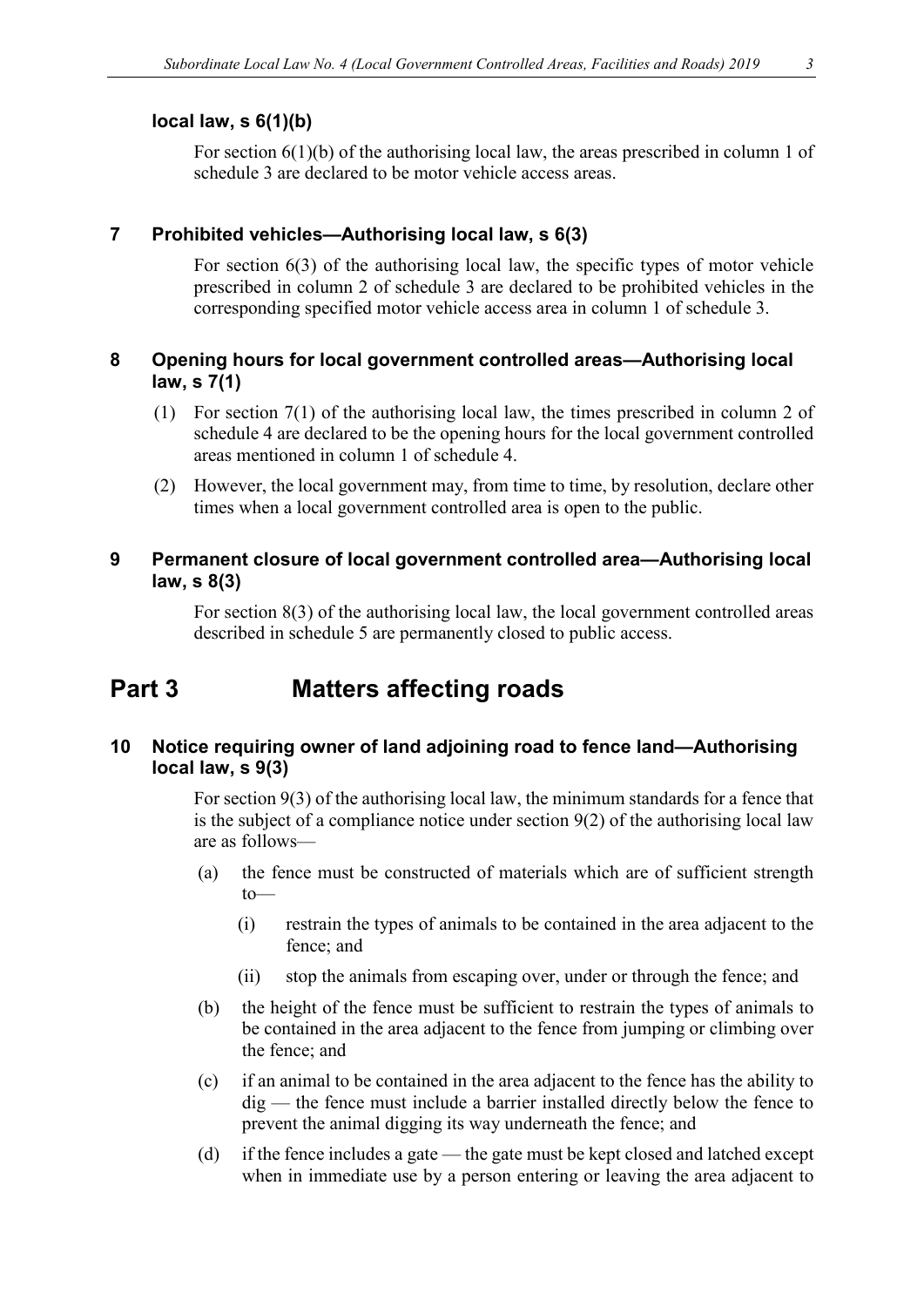the fence.

# <span id="page-3-0"></span>**Part 4 Repeal**

### <span id="page-3-1"></span>**11 Repeal of subordinate local law**

This subordinate local law repeals *Subordinate Local Law No. 4 (Local Government Controlled Areas, Facilities, and Roads) 2011*.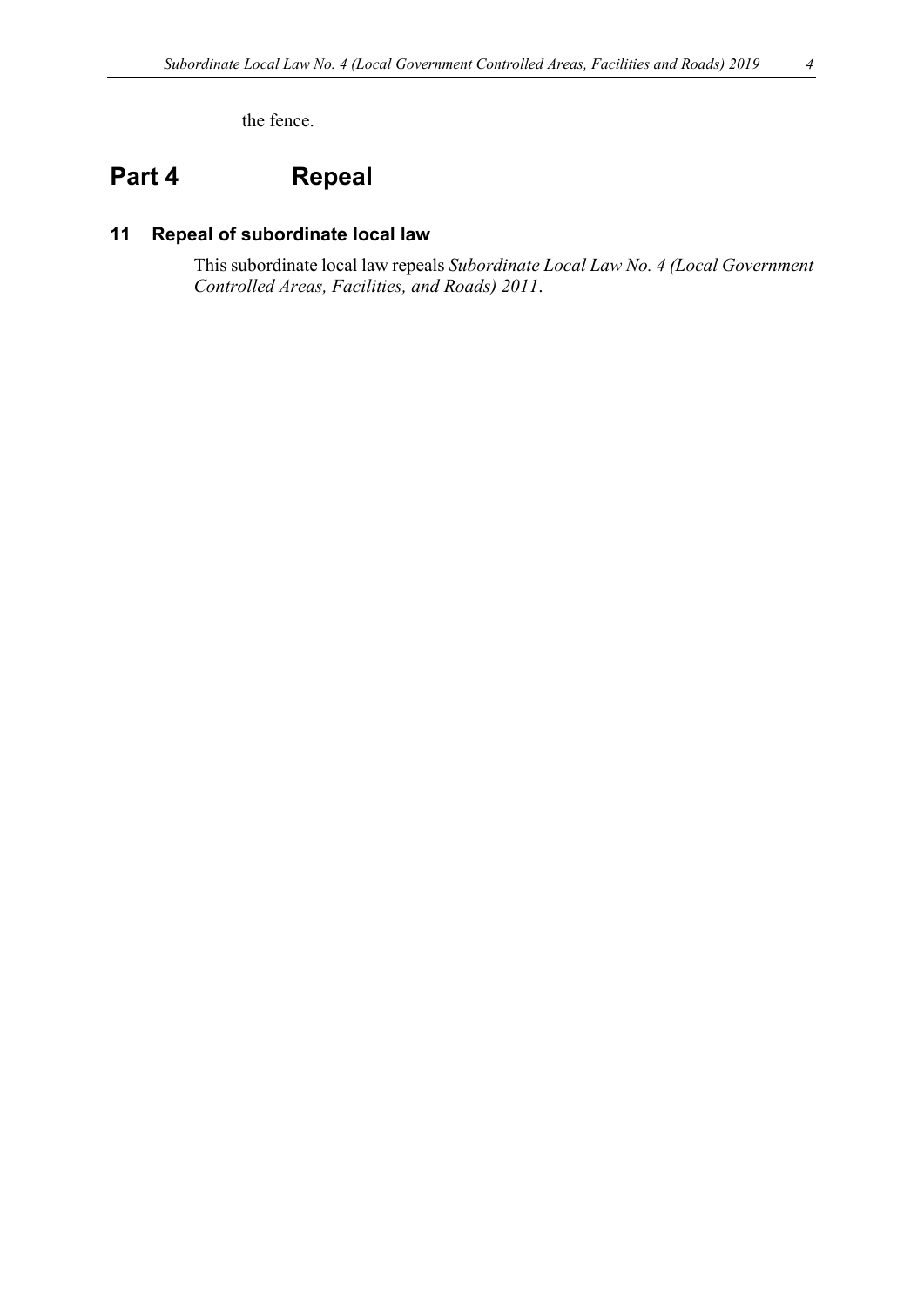# <span id="page-4-0"></span>**Schedule 1 Prohibited activities for local government controlled areas or roads**

Section 5(1)

|              | <b>Column 1</b>                                                            | <b>Column 2</b>                                                                                                                                                                                                                                                                                                                                                                                                                                                                           |
|--------------|----------------------------------------------------------------------------|-------------------------------------------------------------------------------------------------------------------------------------------------------------------------------------------------------------------------------------------------------------------------------------------------------------------------------------------------------------------------------------------------------------------------------------------------------------------------------------------|
|              | Local government controlled area or road                                   | <b>Prohibited activity</b>                                                                                                                                                                                                                                                                                                                                                                                                                                                                |
| $\mathbf{1}$ | All local government controlled areas within<br>the local government area. | Riotous,<br>disorderly,<br>(a)<br>indecent,<br>offensive,<br>insulting<br>threatening<br>or<br>behaviour;                                                                                                                                                                                                                                                                                                                                                                                 |
|              |                                                                            | (b)<br>Carrying or displaying a<br>placard<br>or other<br>sign<br>offensive<br>bearing an<br>or<br>threatening<br>message<br>or<br>image;                                                                                                                                                                                                                                                                                                                                                 |
|              |                                                                            | (c)<br>Injuring,<br>misusing,<br>defacing,<br>marking<br>or<br>otherwise<br>damaging<br><sub>a</sub><br>building or structure which<br>is owned, held in trust or<br>otherwise controlled by the<br>local government;                                                                                                                                                                                                                                                                     |
|              |                                                                            | (d)<br>Entering or interfering with<br>building or<br>structure<br>a<br>associated with the water<br>supply system, stormwater<br>drain system or sewerage<br>of<br>system<br>the<br>local<br>the<br>unless<br>government<br>entering<br>person<br><b>or</b><br>interfering with the building<br>or structure is an emergency<br>services officer entering or<br>interfering with the building<br>or structure in the course of<br>his or her duties as an<br>emergency services officer; |
|              |                                                                            | Parking or<br>(e)<br>standing<br>a<br>vehicle bearing a sign or<br>advertisement<br>that<br>the<br>vehicle is offered for sale or<br>hire;                                                                                                                                                                                                                                                                                                                                                |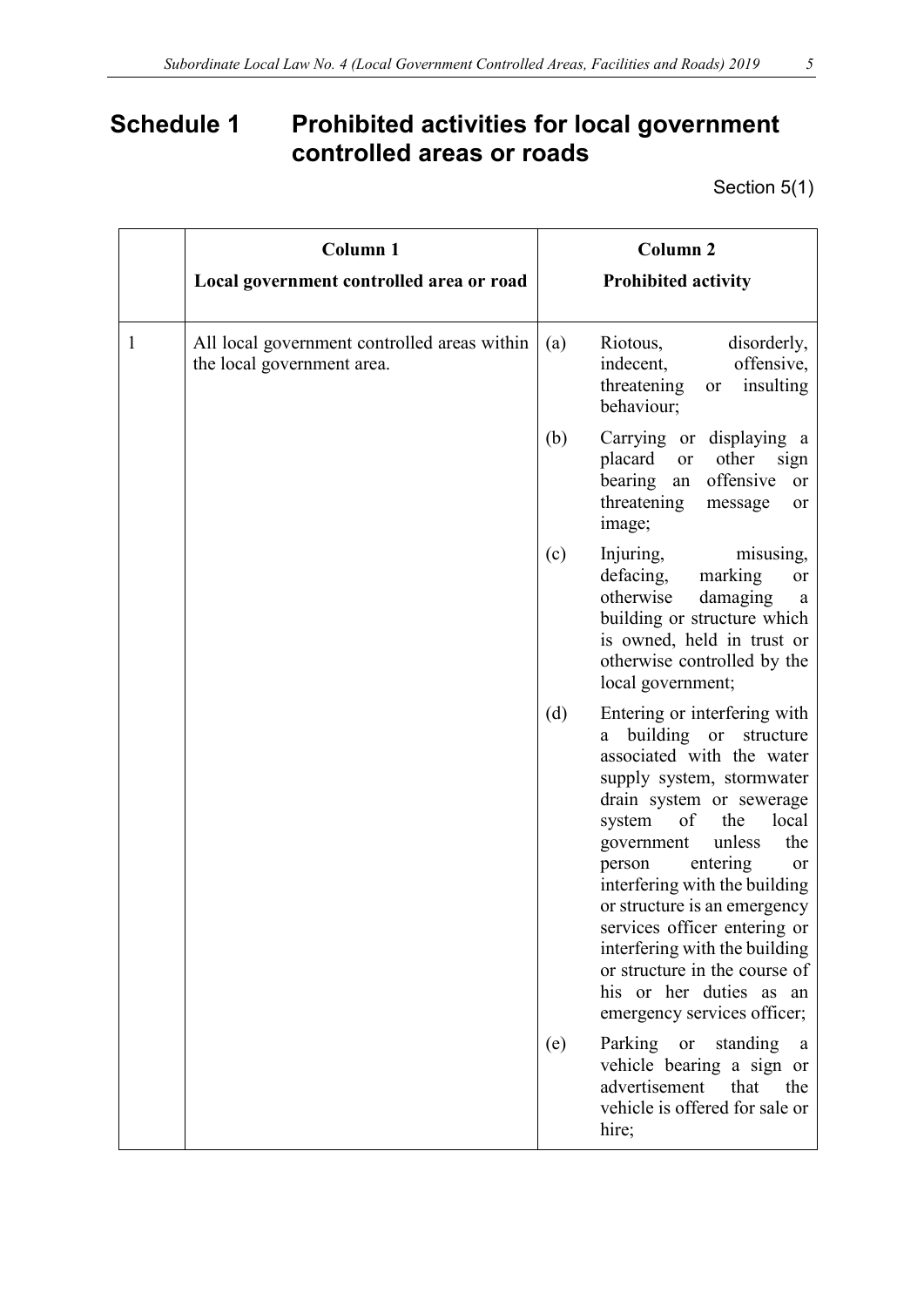| (f) | Parking, leave standing, or<br>operating an unregistered<br>vehicle;                                                                                                                                                                                                      |
|-----|---------------------------------------------------------------------------------------------------------------------------------------------------------------------------------------------------------------------------------------------------------------------------|
| (g) | If land adjoins,<br>or<br>$\overline{1}$<br>adjacent<br>to,<br>local<br>$\rm{a}$<br>government controlled area<br>- the occupier of the land<br>leaving, or causing to be<br>left, a standard general<br>waste container on the local<br>controlled<br>government<br>area |
|     | (i) outside of the time<br>frame specified in the<br>local<br>government's<br>relevant policy and<br>procedure about the<br>scheduled<br>collection<br>day for the standard<br>general<br>waste<br>container; or                                                          |
|     | (ii) in a manner that is<br>likely, in an authorised<br>person's opinion, to<br>cause-                                                                                                                                                                                    |
|     | (A) harm to human<br>health or safety, or<br>personal injury; or                                                                                                                                                                                                          |
|     | (B) property damage<br>loss<br>of<br>or<br>a<br>amenity; or                                                                                                                                                                                                               |
|     | (C) an environmental<br>nuisance;                                                                                                                                                                                                                                         |
| (h) | Disposing of any waste of<br>any kind other than in a<br>waste container provided<br>for that purpose;                                                                                                                                                                    |
| (i) | Depositing,<br>storing,<br>dumping<br>leaving<br><b>or</b><br>unattended<br>shopping<br>a<br>trolley.                                                                                                                                                                     |
|     |                                                                                                                                                                                                                                                                           |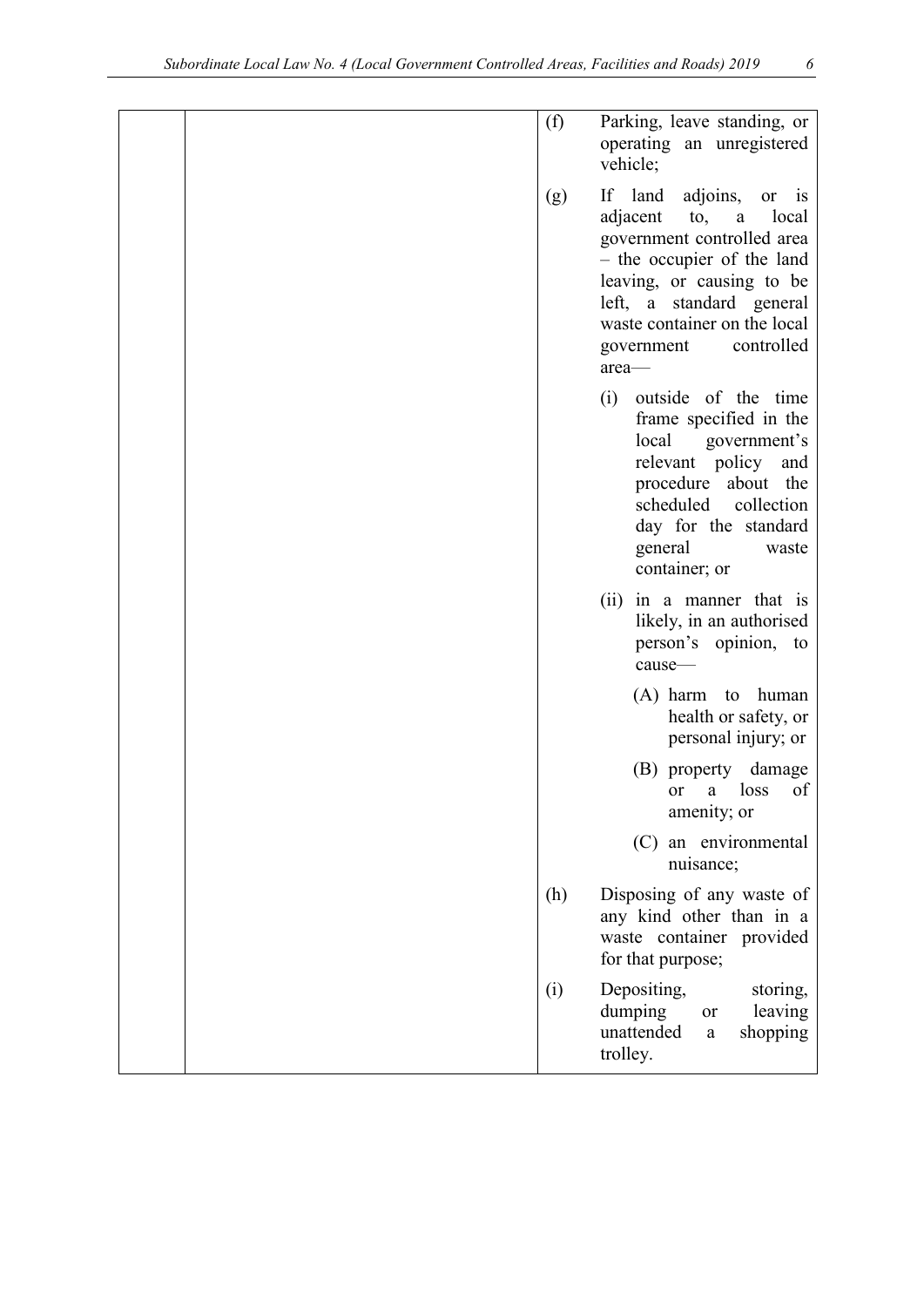| 2 | All roads within the local government area. | (a) | Causing an offensive liquid,<br>sediment or substance to be<br>discharged onto a road;                                                                                                                                  |
|---|---------------------------------------------|-----|-------------------------------------------------------------------------------------------------------------------------------------------------------------------------------------------------------------------------|
|   |                                             | (b) | Intentionally or negligently<br>damaging a road or a<br>structure associated with a<br>road;                                                                                                                            |
|   |                                             | (c) | Creating a nuisance on a<br>road;                                                                                                                                                                                       |
|   |                                             | (d) | Camping,<br>sleeping,<br>occupying or<br>remaining<br>vehicle<br>overnight in<br>a<br>stopped on a footpath,<br>shared path, water-channel<br>or gutter;                                                                |
|   |                                             | (e) | Parking or<br>standing<br>a<br>vehicle bearing a sign or<br>advertisement that<br>the<br>vehicle is offered for sale or<br>hire;                                                                                        |
|   |                                             | (f) | Parking, leave standing or<br>operating an unregistered<br>vehicle on a road;                                                                                                                                           |
|   |                                             | (g) | If land adjoins, or is<br>adjacent to, a road $-$ the<br>occupier of the land leaving,<br>or causing to be left, a<br>standard general<br>waste<br>container on the road—                                               |
|   |                                             |     | (i)<br>outside of the time<br>frame specified in the<br>local government's<br>relevant policy<br>and<br>procedure<br>for<br>the<br>scheduled<br>collection<br>day for the standard<br>general<br>waste<br>container; or |
|   |                                             |     | in a manner that is<br>(ii)<br>likely, in an authorised<br>person's opinion, to<br>$cause$ —                                                                                                                            |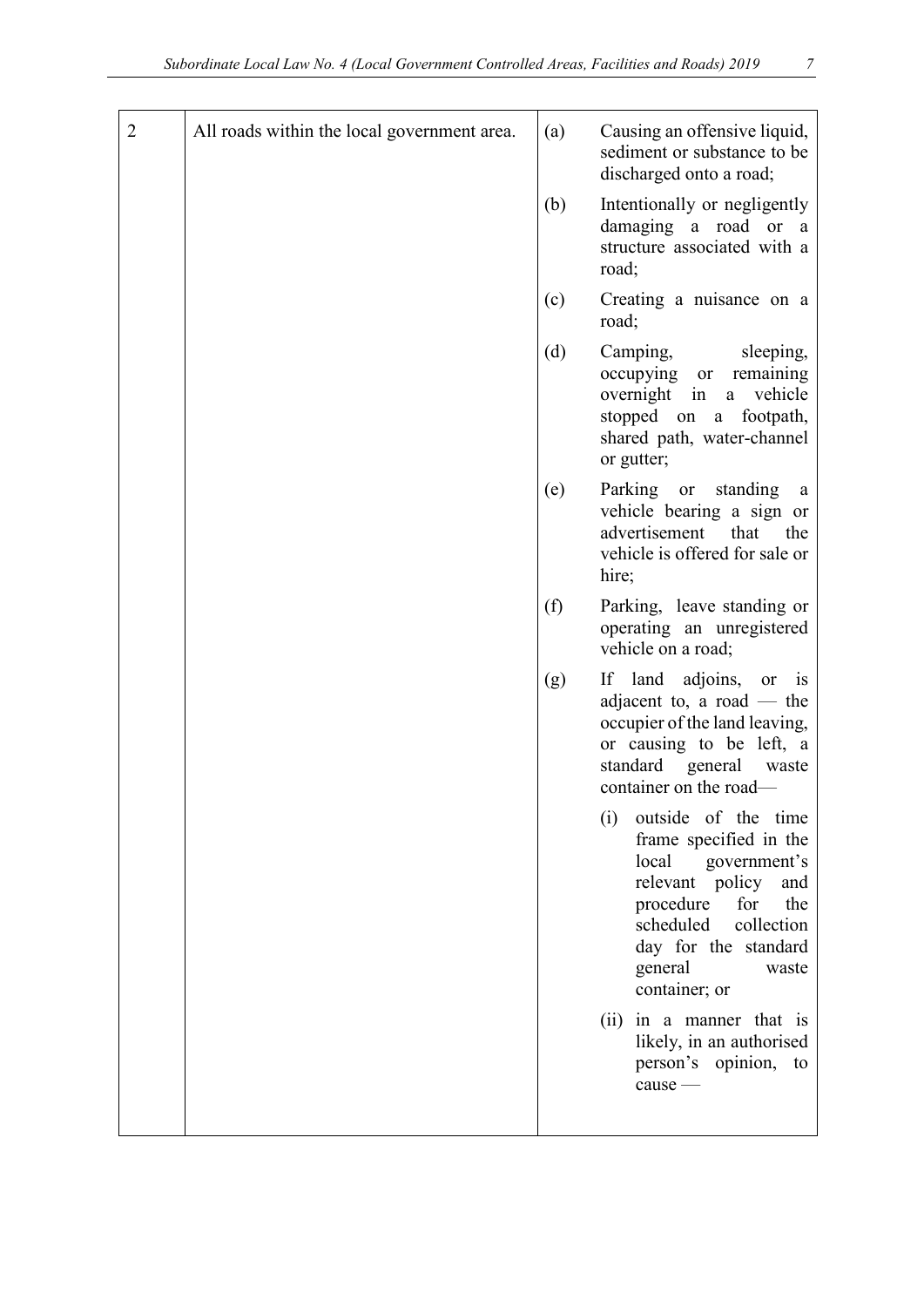|   |                                                                                                                                               |     | $(A)$ harm<br>human<br>to<br>health or safety, or<br>personal injury; or                                                                                            |
|---|-----------------------------------------------------------------------------------------------------------------------------------------------|-----|---------------------------------------------------------------------------------------------------------------------------------------------------------------------|
|   |                                                                                                                                               |     | (B) property damage<br>loss<br>of<br>a<br><sub>or</sub><br>amenity; or                                                                                              |
|   |                                                                                                                                               |     | (C) an environmental<br>nuisance;                                                                                                                                   |
|   |                                                                                                                                               | (h) | Disposing of any waste of<br>any kind other than in a<br>waste container provided<br>for that purpose;                                                              |
|   |                                                                                                                                               | (i) | Depositing,<br>storing,<br>leaving<br>dumping<br>or<br>unattended<br>shopping<br>a<br>trolley.                                                                      |
| 3 | Each area of land which is declared, under<br>Local Law No. 5 (Parking) 2011, as an off-<br>street regulated parking area.                    |     | Parking or leave standing,<br>an<br>unregistered vehicle.                                                                                                           |
| 4 | All local government cemeteries within the<br>local government area, including each local<br>government cemetery identified in schedule<br>6. | (a) | Interfering with a funeral or<br>commemorative<br>service<br>lawfully conducted in a<br>local government cemetery;                                                  |
|   |                                                                                                                                               | (b) | Selling or buying<br>any<br>article or thing;                                                                                                                       |
|   |                                                                                                                                               | (c) | Distributing or putting up<br>any handbill, card, circular<br>or advertisement;                                                                                     |
|   |                                                                                                                                               | (d) | Interfering with any tree,<br>shrub or plant unless the<br>activity is undertaken by, or<br>on behalf of, the local<br>government;                                  |
|   |                                                                                                                                               | (e) | Taking part in any meeting<br>other than a meeting of a<br>religious<br><b>or</b><br>commemorative nature;                                                          |
|   |                                                                                                                                               | (f) | Discharging<br>firearm,<br>a<br>except at a military or<br>police funeral or other<br>recognised type of funeral<br>service ordinarily involving<br>such discharge; |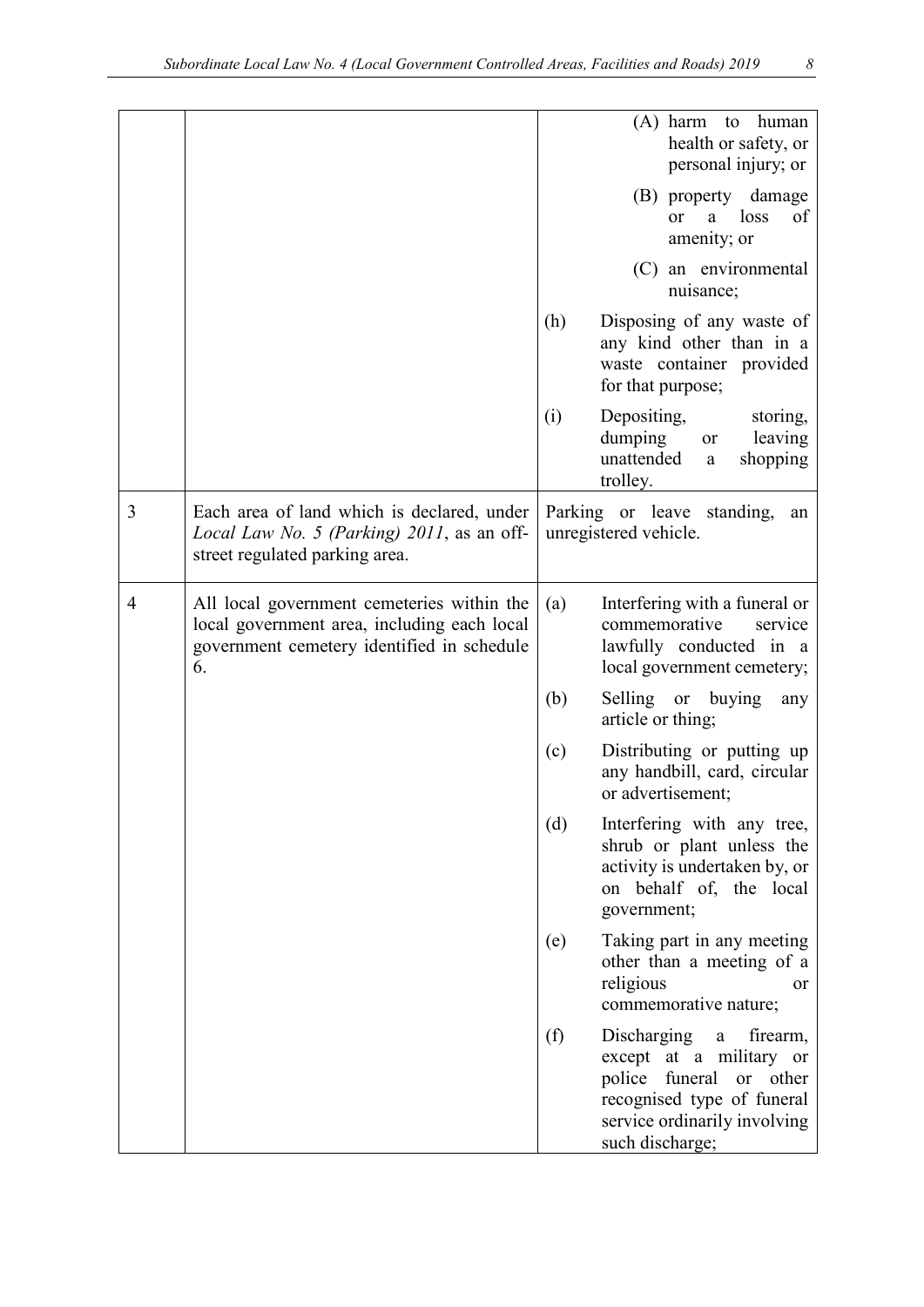| (g)                        | Damaging or disturbing or<br>interfering<br>with<br>any<br>memorial,<br>inscription<br>plaque,<br>epitaph<br>or<br>inscription, or any flowers<br>or tokens placed on or<br>adjacent to a grave or niche,<br>the<br>activity<br>unless<br>$\mathbf{1}$<br>undertaken by, or on behalf<br>of, the local government for<br>maintenance, health<br>or<br>safety purposes; |
|----------------------------|------------------------------------------------------------------------------------------------------------------------------------------------------------------------------------------------------------------------------------------------------------------------------------------------------------------------------------------------------------------------|
| (h)                        | Riding or driving<br>or<br>permitting to be ridden or<br>driven, any vehicle of any<br>description or any horse<br>otherwise than on a paved<br>roadway or path;                                                                                                                                                                                                       |
| (i)                        | Engaging in conduct which<br>is dangerous or creates a<br>risk to<br>the<br>safety<br>of<br>members of the public;                                                                                                                                                                                                                                                     |
| (j)                        | Deliberately or recklessly<br>damaging or destroying any<br>building, fence, structure,<br>improvement<br>other<br>or<br>property;                                                                                                                                                                                                                                     |
| $\left( \mathrm{k}\right)$ | Bringing an animal (other<br>certified guide,<br>than a<br>hearing or assistance dog)<br>into or allowing an animal<br>(other than a certified guide,<br>hearing or assistance dog)<br>be<br>within<br>local<br>a<br>to<br>government<br>cemetery<br>(other than for the purposes<br>funeral<br>of<br>a<br>or<br>commemorative service);                               |
| (1)                        | Entering or being within a<br>local government cemetery<br>except for the purpose of<br>visiting<br>grave<br>a<br><sub>or</sub><br>memorial,<br>attending<br>a<br>funeral<br>religious<br><sub>or</sub><br>celebration, for example a<br>wedding or a christening, or<br>maintaining or repairing a<br>memorial<br>grave<br><b>or</b><br>in                            |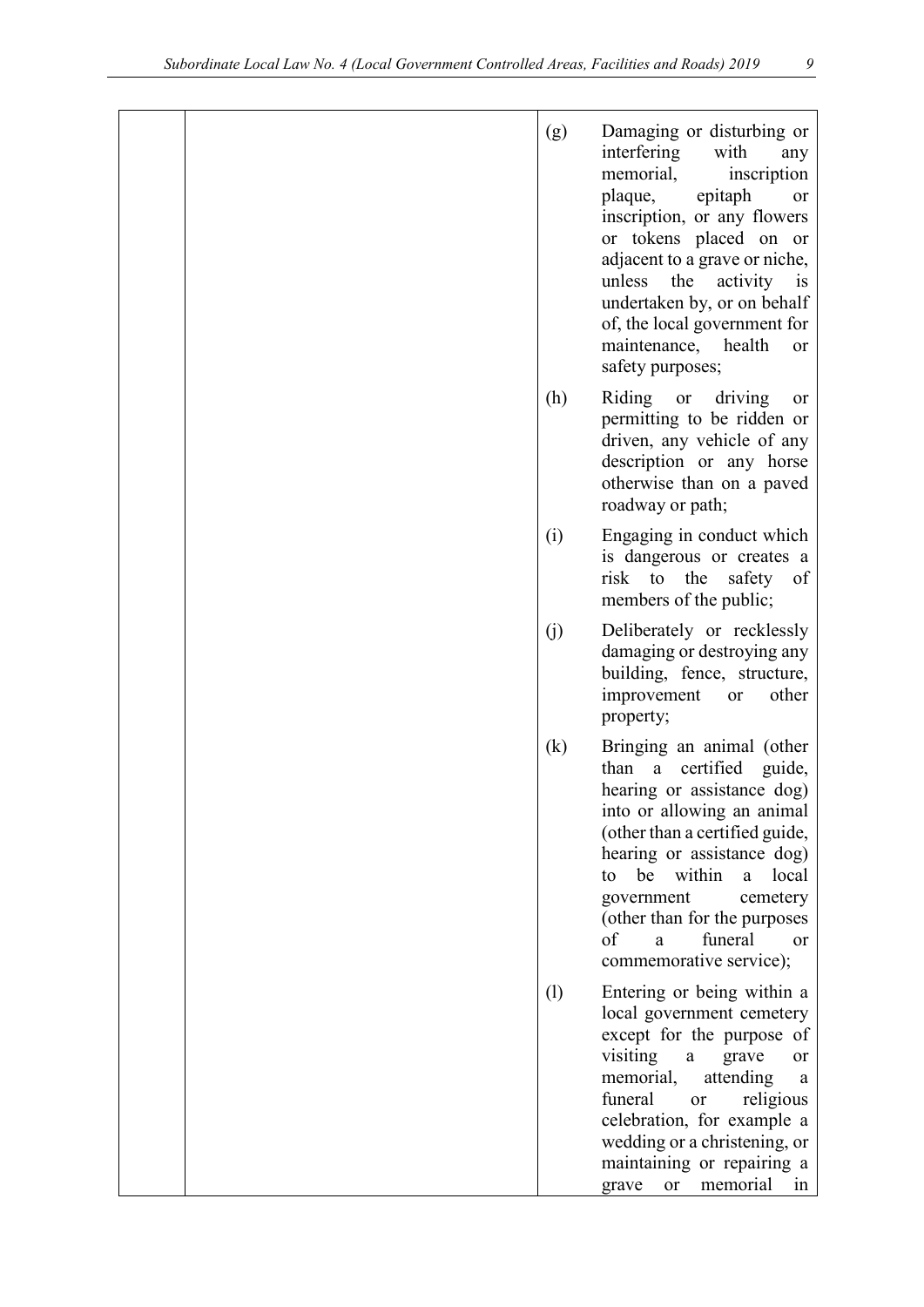|   |                                                             |     | accordance with a written<br>authorisation of the chief<br>executive officer.                                                                                                                                                                                                                                                           |
|---|-------------------------------------------------------------|-----|-----------------------------------------------------------------------------------------------------------------------------------------------------------------------------------------------------------------------------------------------------------------------------------------------------------------------------------------|
| 5 | All parks and reserves within the local<br>government area. | (a) | Entering or being within a<br>park or reserve after sunset<br>on a day or before sunrise<br>on a day unless the local<br>government has installed<br>lighting at the park or<br>reserve to facilitate the use<br>of the park or reserve by the<br>public during the hours<br>from sunset to sunrise and<br>the lighting is operational; |
|   |                                                             | (b) | Damaging or interfering<br>with vegetation unless the<br>activity is being undertaken<br>for maintenance, health or<br>safety purposes by, or on<br>behalf<br>the<br>of,<br>local<br>government;                                                                                                                                        |
|   |                                                             | (c) | Throwing a stone, projectile<br>or other missile;                                                                                                                                                                                                                                                                                       |
|   |                                                             | (d) | Using or carrying a trap,<br>snare or net;                                                                                                                                                                                                                                                                                              |
|   |                                                             | (e) | Hitting a golf ball;                                                                                                                                                                                                                                                                                                                    |
|   |                                                             | (f) | Riotous,<br>disorderly,<br>offensive,<br>indecent,<br>threatening<br>insulting<br>or<br>behaviour;                                                                                                                                                                                                                                      |
|   |                                                             | (g) | Carrying out an activity or<br>behaving<br>in<br>$\mathbf{a}$<br>manner<br>reasonably likely to injure,<br>endanger,<br>obstruct,<br>inconvenience or cause fear<br>or excessive annoyance to<br>another person;                                                                                                                        |
|   |                                                             | (h) | Interfering with a plant or<br>any turf, sand, clay, soil or<br>other material unless the<br>activity is undertaken by, or<br>on behalf of, the local<br>government;                                                                                                                                                                    |
|   |                                                             | (i) | Interfering with any facility<br>or equipment located at the<br>park or reserve unless the                                                                                                                                                                                                                                              |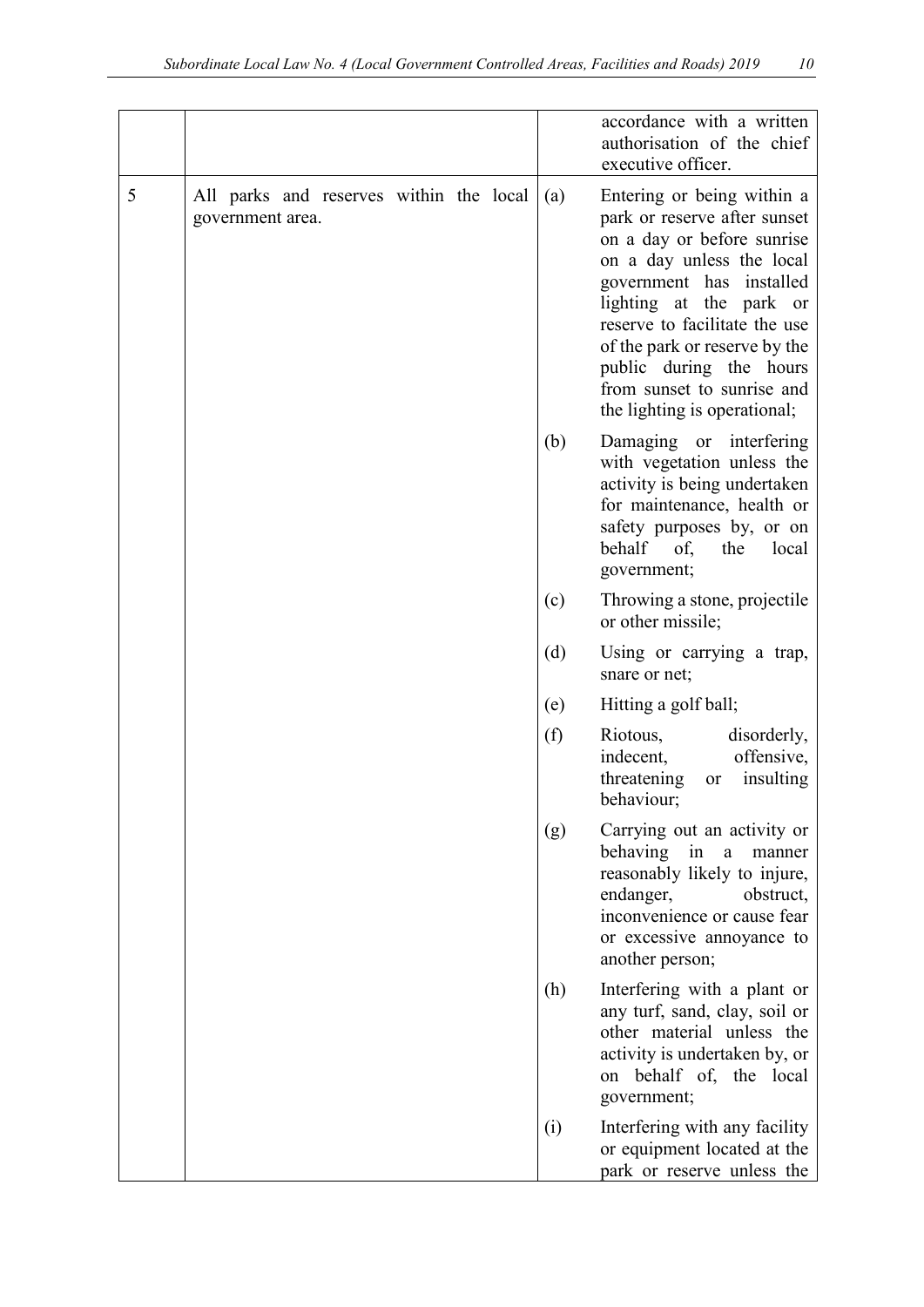|   |                                                                               |                            | activity is undertaken by, or<br>on behalf of, the local<br>government;                                                                                                |
|---|-------------------------------------------------------------------------------|----------------------------|------------------------------------------------------------------------------------------------------------------------------------------------------------------------|
|   |                                                                               | (j)                        | Disposing of any waste of<br>any kind other than in a<br>waste container provided<br>for that purpose;                                                                 |
|   |                                                                               | $\left( \mathrm{k}\right)$ | Depositing,<br>storing<br>or<br>abandoning any goods;                                                                                                                  |
|   |                                                                               | (1)                        | Bathing in any ornamental<br>pond or lake;                                                                                                                             |
|   |                                                                               | (m)                        | Using a boat, canoe, craft,<br>surf ski, surf board or other<br>recreational floating device<br>in an ornamental pond or<br>lake;                                      |
|   |                                                                               | (n)                        | Any activity which fouls,<br>litters, pollutes or interferes<br>with a park or reserve or a<br>facility in a park or reserve;                                          |
|   |                                                                               | $\left( 0 \right)$         | Permitting or allowing a<br>water tap in a park or<br>reserve to run water to<br>waste;                                                                                |
|   |                                                                               | (p)                        | Propagating or cultivating<br>any plant, vegetation or<br>vegetative matter;                                                                                           |
|   |                                                                               | (q)                        | Driving a motor bike (as<br>defined in section 11A of<br>the Summary Offences Act<br>on public<br>2005<br>land<br>forming part, or the whole,<br>of a park or reserve. |
| 6 | All local government accommodation parks<br>within the local government area. | (a)                        | Disposing of liquid waste<br>other than at a drainage<br>point provided for that<br>purpose;                                                                           |
|   |                                                                               | (b)                        | Disposing of waste other<br>than in a waste container<br>provided for that purpose;                                                                                    |
|   |                                                                               | (c)                        | Using facilities in a way that<br>makes them unclean or<br>insanitary;                                                                                                 |
|   |                                                                               | (d)                        | Riotous,<br>disorderly,<br>indecent,<br>offensive,                                                                                                                     |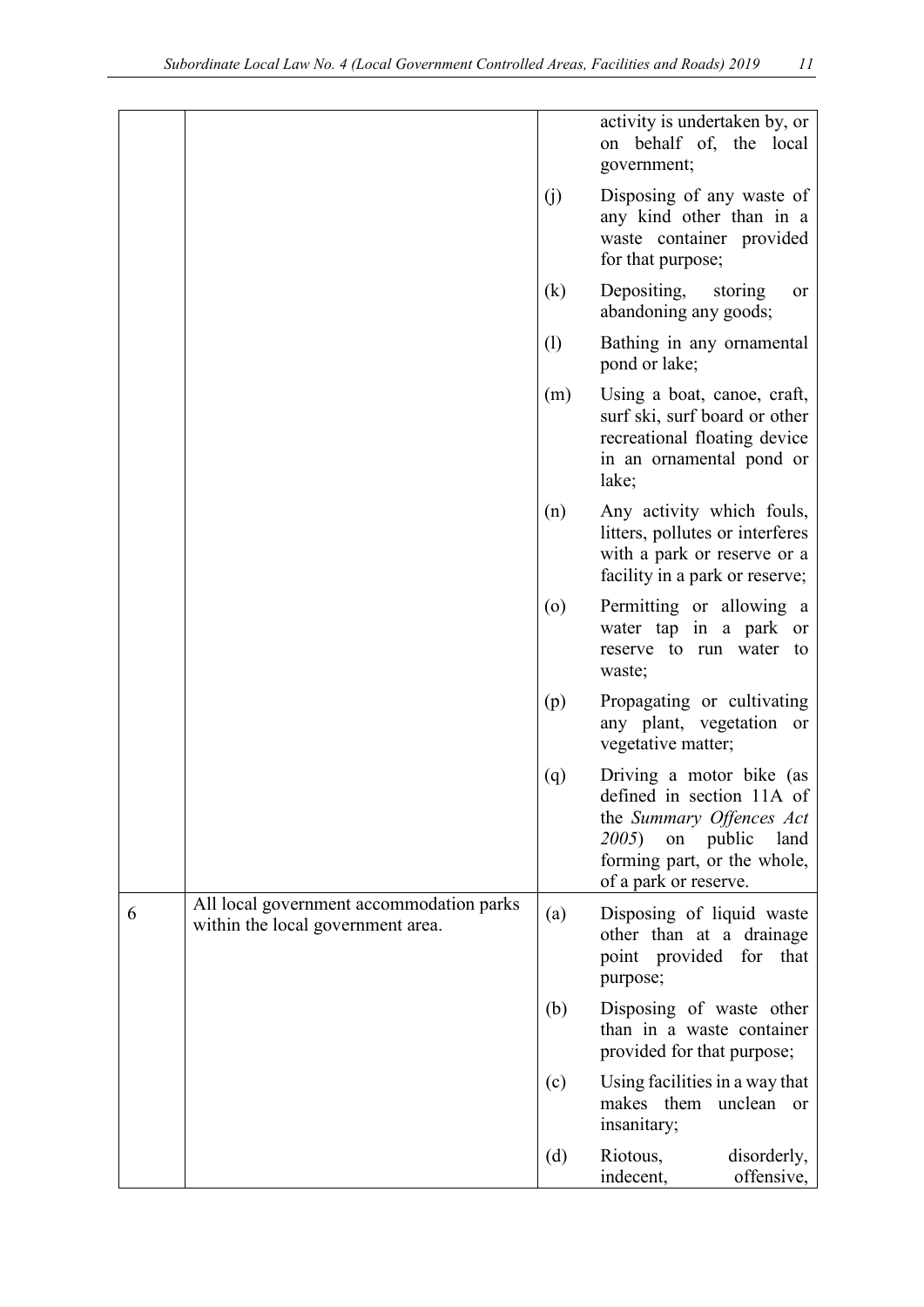|                |                                                                                           |     | insulting<br>threatening<br>or<br>behaviour;                                                                                                                                                                                     |
|----------------|-------------------------------------------------------------------------------------------|-----|----------------------------------------------------------------------------------------------------------------------------------------------------------------------------------------------------------------------------------|
|                |                                                                                           | (e) | Carrying out an activity or<br>behaving in<br>a<br>manner<br>reasonably likely to injure,<br>endanger,<br>obstruct,<br>inconvenience or cause fear<br>or excessive annoyance to<br>another person;                               |
|                |                                                                                           | (f) | Interfering with a plant or<br>any turf, sand, clay, soil or<br>other material unless the<br>activity is being undertaken<br>by, or on behalf of, the local<br>government;                                                       |
|                |                                                                                           | (g) | Interfering with any facility<br>or equipment located at the<br>local<br>government<br>accommodation park unless<br>activity is being<br>the<br>undertaken by, or on behalf<br>of, the local government;                         |
|                |                                                                                           | (h) | Depositing,<br>storing,<br>dumping<br>leaving<br><b>or</b><br>unattended<br>shopping<br>$\mathbf{a}$<br>trolley.                                                                                                                 |
| $\overline{7}$ | The boat ramps and landings within the local<br>government area identified in schedule 6. | (a) | Carrying out maintenance<br>or repairs to a ship on a boat<br>ramp;                                                                                                                                                              |
|                |                                                                                           | (b) | The activity of a person<br>carrying out maintenance or<br>repairs to a ship in the water<br>around a boat ramp or<br>landing unless the person<br>has a reasonable excuse;                                                      |
|                |                                                                                           | (c) | Wilfully<br>breaking,<br>destroying,<br>damaging,<br>defacing, disfiguring<br><sub>or</sub><br>writing upon a boat ramp,<br>landing or a notice erected<br>or displayed by the local<br>government at a boat ramp<br>or landing; |
|                |                                                                                           | (d) | Wilfully damaging<br>any<br>lighting upon a boat ramp or<br>a landing;                                                                                                                                                           |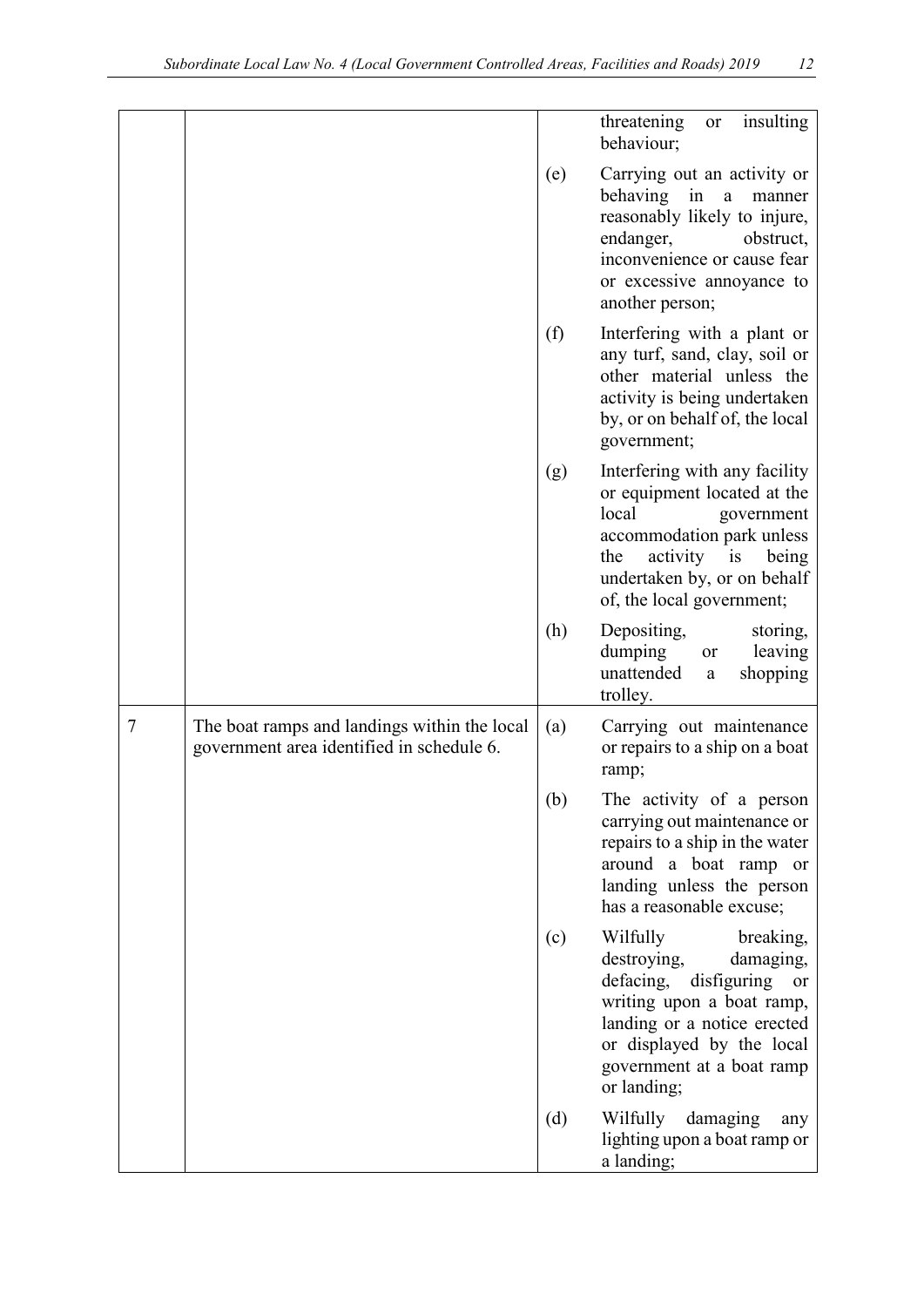|  | (e) |                              | Riding an animal on a boat<br>ramp or a landing;                                                                                                                                                              |
|--|-----|------------------------------|---------------------------------------------------------------------------------------------------------------------------------------------------------------------------------------------------------------|
|  | (f) | ship,                        | Fishing from a boat ramp or<br>a landing in a manner that<br>obstructs or impedes, or is<br>likely to obstruct or impede,<br>vehicular<br><sub>or</sub><br>pedestrian traffic on the<br>boat ramp or landing; |
|  | (g) | a landing;                   | Carrying a loaded or cocked<br>spear gun on a boat ramp or                                                                                                                                                    |
|  | (h) |                              | Lighting a fire on a boat<br>ramp or a landing, whether<br>in a container or otherwise;                                                                                                                       |
|  | (i) | landing;                     | Diving off a boat ramp or a                                                                                                                                                                                   |
|  | (j) | A<br>projected<br>a landing; | person<br>causing<br>themselves or any other<br>person or object to fall or be<br>into<br>waters<br>surrounding a boat ramp or                                                                                |
|  | (k) | Obstructing<br>or landing;   | another<br>person's use of a boat ramp                                                                                                                                                                        |
|  | (1) |                              | Using a boat ramp<br>or<br>landing in a manner which<br>is inconsistent with -                                                                                                                                |
|  |     | (i)                          | the safe, secure and<br>efficient operation<br>of the boat ramp or<br>landing; or                                                                                                                             |
|  |     | (ii)                         | the protection of the<br>environment at the<br>boat<br>ramp<br>or<br>landing; or                                                                                                                              |
|  |     | (iii)                        | the maintenance or<br>improvement of the<br>convenience<br>of<br>users of the boat<br>ramp or landing;                                                                                                        |
|  | (m) | landing;                     | Cleaning or gutting a fish<br>on or near a boat ramp or                                                                                                                                                       |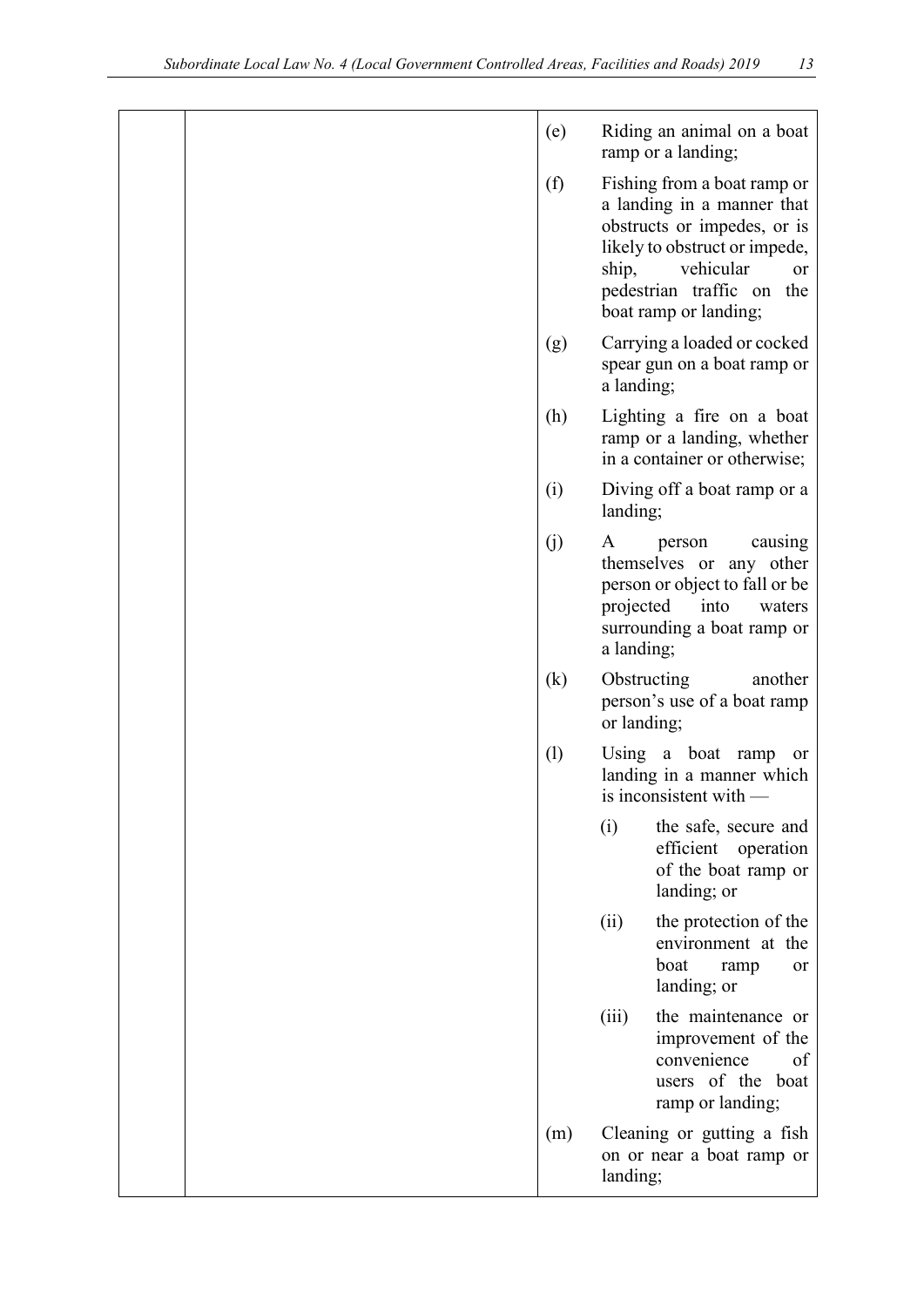|   |                                                                                                                                                        | (n)     | Disposing of fish scraps or<br>other waste other than in a<br>waste container provided<br>by the local government for<br>purpose<br>of<br>the<br>the<br>collection of waste;                                                                              |
|---|--------------------------------------------------------------------------------------------------------------------------------------------------------|---------|-----------------------------------------------------------------------------------------------------------------------------------------------------------------------------------------------------------------------------------------------------------|
|   |                                                                                                                                                        | $\circ$ | Behaving in a manner<br>which is likely to encourage<br>a crocodile or shark attack.                                                                                                                                                                      |
| 8 | All local government swimming pools within<br>the local government area, including each<br>local government swimming pool identified<br>in schedule 6. | (a)     | Bringing any glass or any<br>item made from glass into<br>the swimming pool;                                                                                                                                                                              |
|   |                                                                                                                                                        | (b)     | Bringing any animal onto<br>the land on which the<br>swimming pool is situated<br>unless the animal is a<br>certified guide, hearing or<br>assistance dog;                                                                                                |
|   |                                                                                                                                                        | (c)     | Engaging in conduct which<br>is dangerous or which<br>creates a risk to the safety of<br>other<br>of<br>the<br>users<br>swimming pool;                                                                                                                    |
|   |                                                                                                                                                        | (d)     | Causing wilful damage to<br>the swimming pool or any<br>facilities at the swimming<br>pool;                                                                                                                                                               |
|   |                                                                                                                                                        | (e)     | Behaving in a way that<br>endangers the safety of, or<br>causes a nuisance to, other<br>of the swimming<br>users<br>pool;                                                                                                                                 |
|   |                                                                                                                                                        | (f)     | If a person is more than 5<br>years of age — entering any<br>part of the facilities at the<br>swimming pool which is set<br>apart for the exclusive use<br>of the opposite sex, other<br>than for the purpose of<br>rendering<br>emergency<br>assistance; |
|   |                                                                                                                                                        | (g)     | Entering the<br>swimming<br>pool whilst intoxicated or<br>under the influence of a<br>stupefying drug;                                                                                                                                                    |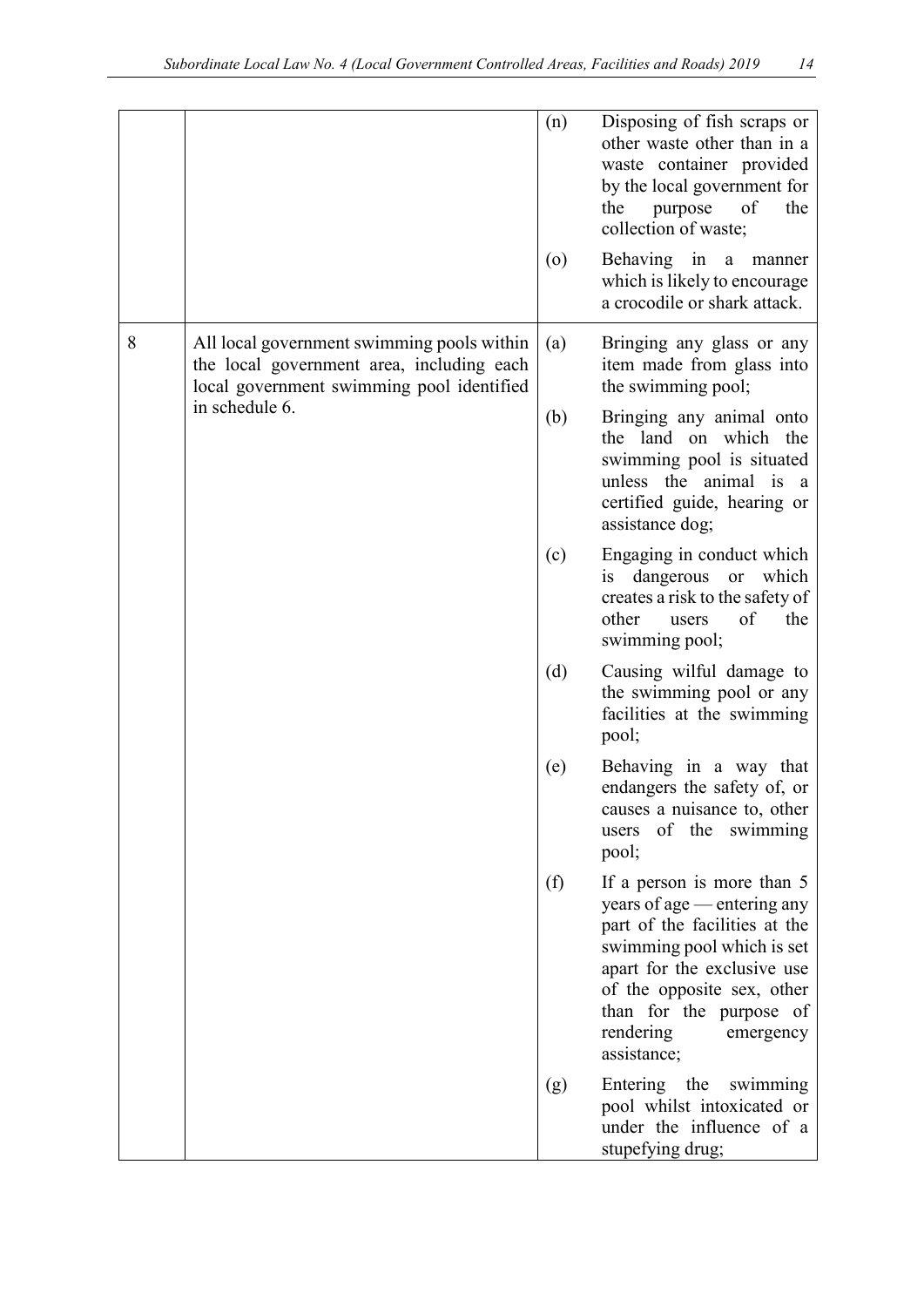|   |                                                                                                                                                                                   | (h) | Entering the swimming<br>pool whilst carrying or<br>having possession of any<br>alcohol or a stupefying<br>drug;                                                                                                                                                                  |
|---|-----------------------------------------------------------------------------------------------------------------------------------------------------------------------------------|-----|-----------------------------------------------------------------------------------------------------------------------------------------------------------------------------------------------------------------------------------------------------------------------------------|
|   |                                                                                                                                                                                   | (i) | Disposing of waste other<br>than in a waste container<br>provided by the local<br>government or the operator<br>of the swimming pool for<br>of<br>the purpose<br>the<br>collection of waste;                                                                                      |
|   |                                                                                                                                                                                   | (j) | Entering into the swimming<br>pool if the person has an<br>infectious or contagious<br>disease or illness or a skin<br>complaint;                                                                                                                                                 |
|   |                                                                                                                                                                                   | (k) | Interfering with<br>the<br>property of another person<br>at the swimming pool other<br>than with the consent of the<br>other person;                                                                                                                                              |
|   |                                                                                                                                                                                   | (1) | Entering the swimming<br>pool unless the person has<br>the<br>paid<br>entrance<br>fee<br>prescribed by the local<br>government from time to<br>time for entry to<br>the<br>swimming pool;                                                                                         |
|   |                                                                                                                                                                                   | (m) | Behaving in a threatening,<br>abusive or insulting manner<br>to another person at the<br>swimming pool;                                                                                                                                                                           |
|   |                                                                                                                                                                                   | (n) | Leaving a child or children<br>under the age of 10 at the<br>which<br>the<br>land<br>on<br>swimming pool is located<br>otherwise than under the<br>direct supervision of a<br>person who is a parent or<br>guardian of the child or<br>children<br>and<br>aged<br>at<br>least 16. |
| 9 | All local government offices, libraries and<br>depots within the local government area,<br>including each local government office,<br>library and depot identified in schedule 6. | (a) | Obstructing or interfering<br>with a person who is a local<br>government employee or a<br>contractor of the local                                                                                                                                                                 |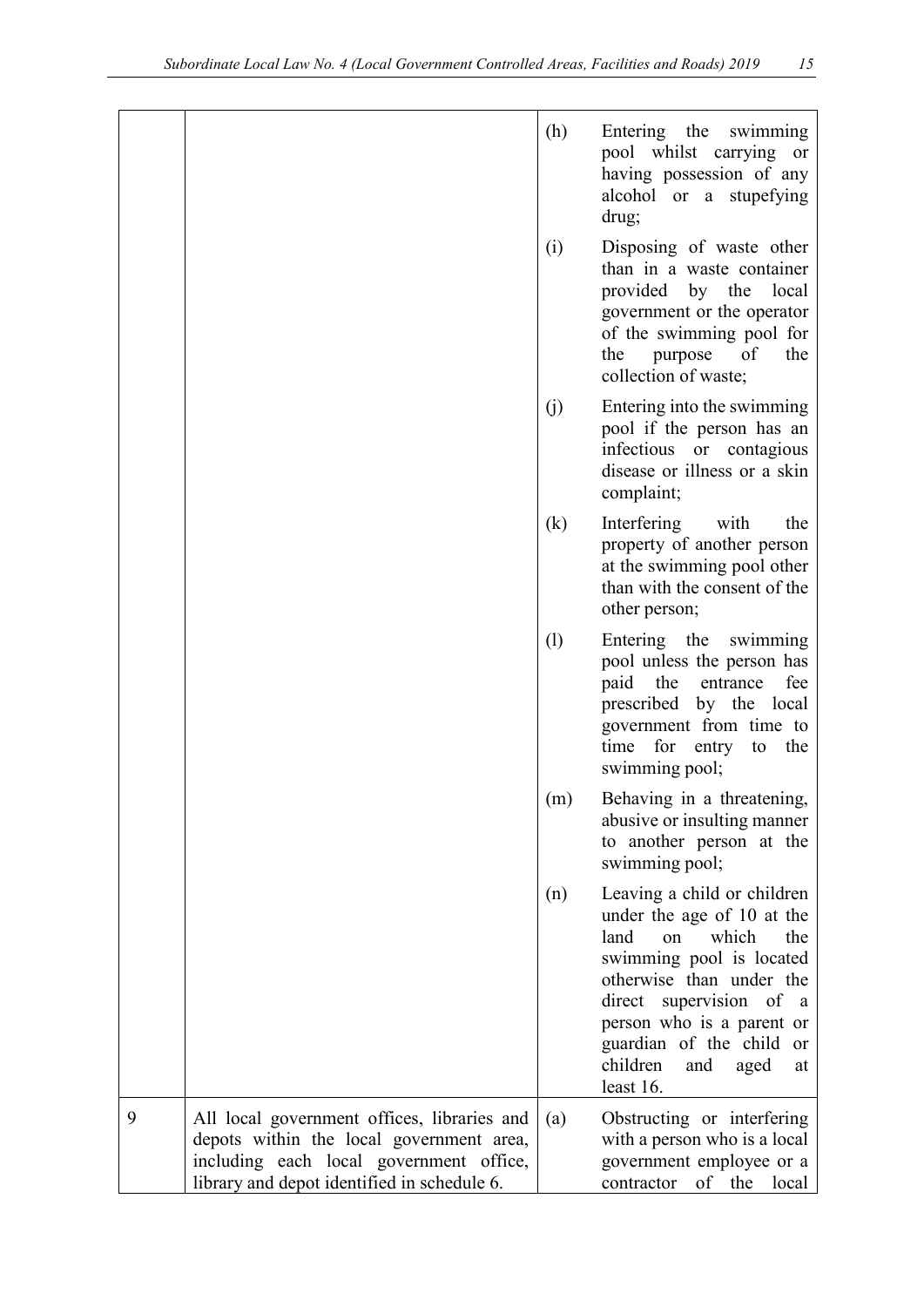|  |     | in<br>the<br>government<br>performance of the duties of<br>the person;                                                                                                                                                                                           |
|--|-----|------------------------------------------------------------------------------------------------------------------------------------------------------------------------------------------------------------------------------------------------------------------|
|  | (b) | Disposing of waste other<br>than in a waste container<br>provided for that purpose;                                                                                                                                                                              |
|  | (c) | Using facilities in a way<br>that makes them unclean or<br>insanitary;                                                                                                                                                                                           |
|  | (d) | Riotous,<br>disorderly,<br>indecent,<br>offensive,<br>threatening<br>insulting<br>or<br>behaviour;                                                                                                                                                               |
|  | (e) | Carrying out an activity or<br>behaving in a<br>manner<br>reasonably likely to injure,<br>endanger,<br>obstruct,<br>inconvenience or cause fear<br>or excessive annoyance to<br>another person;                                                                  |
|  | (f) | Interfering with any facility<br>or equipment located at the<br>local government<br>office,<br>library or depot;                                                                                                                                                 |
|  | (g) | Depositing,<br>storing<br>or<br>abandoning any goods;                                                                                                                                                                                                            |
|  | (h) | Any activity which fouls,<br>litters, pollutes or interferes<br>with the local government<br>office, library or depot or a<br>facility<br>the<br>in<br>local<br>government office, library<br>or depot;                                                          |
|  | (i) | Wilfully<br>breaking,<br>destroying,<br>damaging,<br>defacing, disfiguring or<br>writing upon any part of the<br>local government office,<br>library or depot or a notice<br>erected or displayed by the<br>local government at the<br>office, library or depot; |
|  | (j) | Using any part of the local<br>government office, library<br>or depot in a manner which<br>is inconsistent with-                                                                                                                                                 |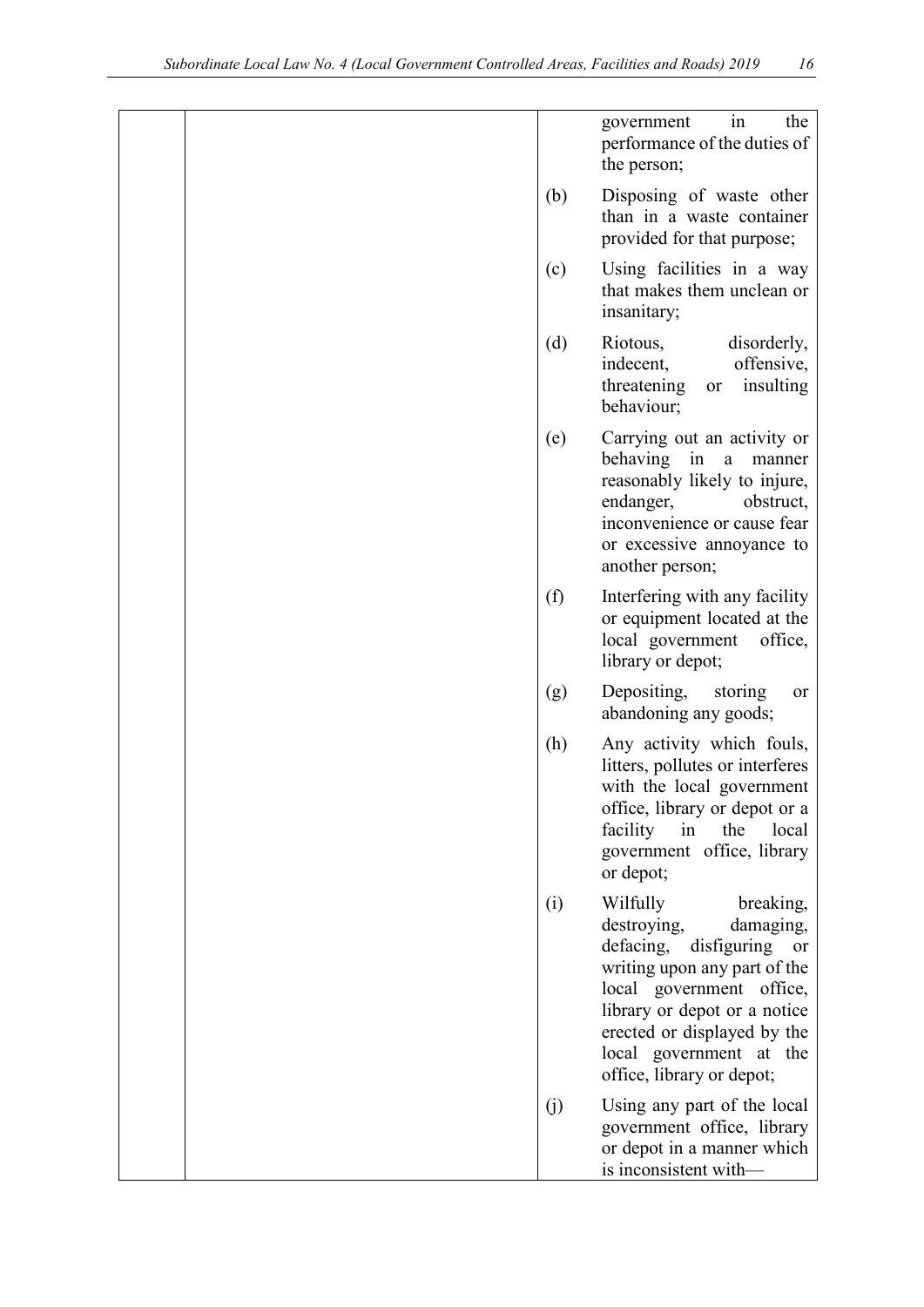|  | $\left( i\right)$ | the safe, secure and<br>efficient operation<br>local<br>the<br>of<br>government office,<br>library or depot; or                |
|--|-------------------|--------------------------------------------------------------------------------------------------------------------------------|
|  | (iii)             | the maintenance or<br>improvement of the<br>convenience<br>of<br>users of the local<br>government office,<br>library or depot. |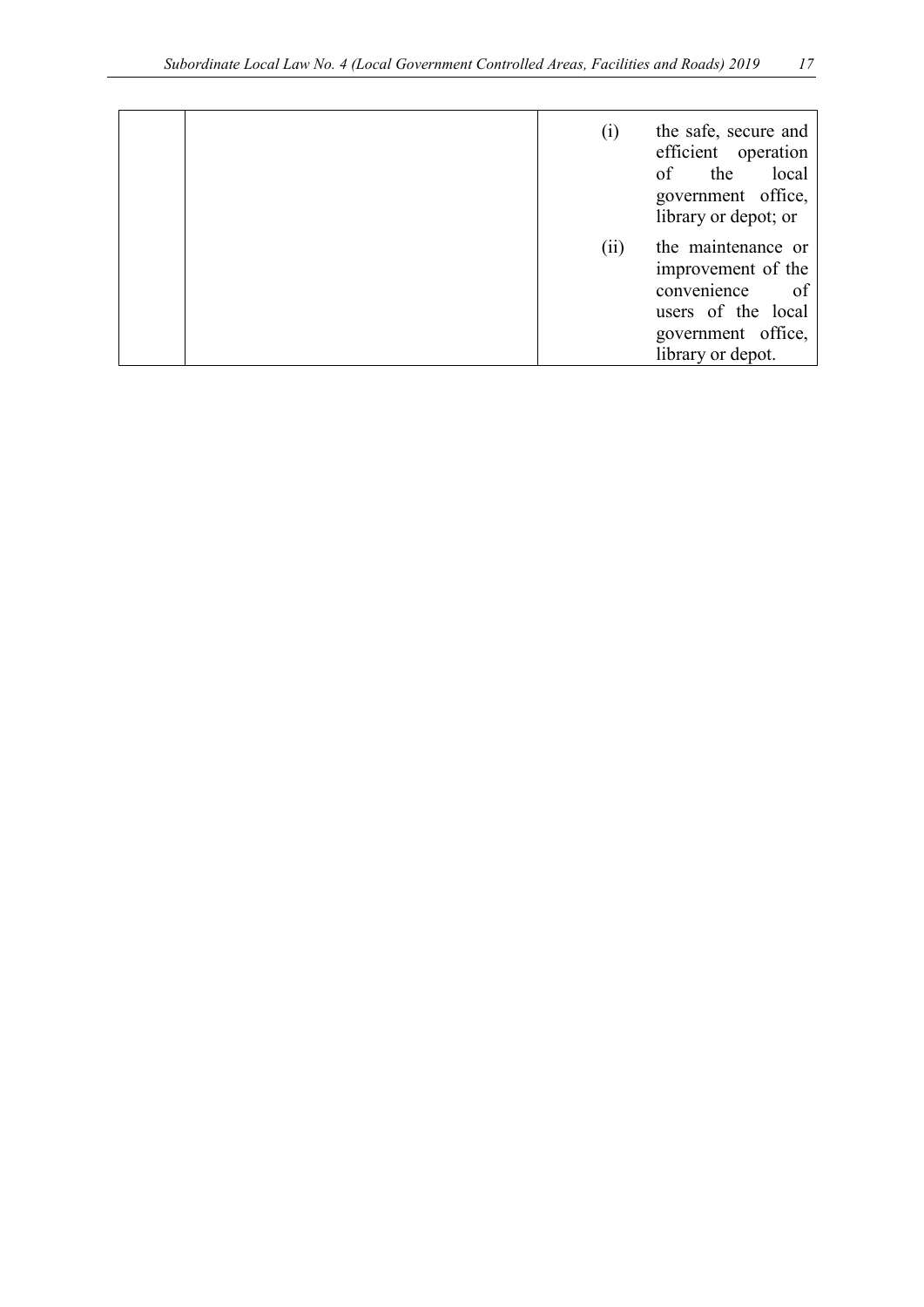# <span id="page-17-0"></span>**Schedule 2 Restricted activities for local government controlled areas or roads**

Section 5(2)

|              | Column <sub>1</sub><br><b>Local government</b><br>controlled area or<br>road              | Column <sub>2</sub><br><b>Restricted activity</b>                                                                                                              | Column 3<br><b>Extent of restriction</b>                                                                                                                                                                                                                                                          |
|--------------|-------------------------------------------------------------------------------------------|----------------------------------------------------------------------------------------------------------------------------------------------------------------|---------------------------------------------------------------------------------------------------------------------------------------------------------------------------------------------------------------------------------------------------------------------------------------------------|
| $\mathbf{1}$ | All local government<br>controlled<br>areas<br>within<br>local<br>the<br>government area. | (a) Street performing.                                                                                                                                         | (a) Permitted only if authorised<br>under the conditions of an<br>approval for a prescribed<br>activity.                                                                                                                                                                                          |
|              |                                                                                           | installation,<br>The<br>(b)<br>erection or display<br>of an advertisement<br>or sign that is<br>visible from a road<br>other public<br><sub>or</sub><br>place. | (b) Permitted only if authorised<br>under the conditions of an<br>approval for a prescribed<br>activity.                                                                                                                                                                                          |
|              |                                                                                           | Camping, sleeping,<br>(c)<br>occupying<br><b>or</b><br>remaining<br>overnight.                                                                                 | (c) Permitted only if-<br>(i) the local government<br>controlled area is<br>an<br>accommodation park; or<br>(ii) the undertaking of the<br>restricted<br>activity is<br>authorised by a notice<br>erected by the<br>local<br>government on or near the<br>local<br>government<br>controlled area. |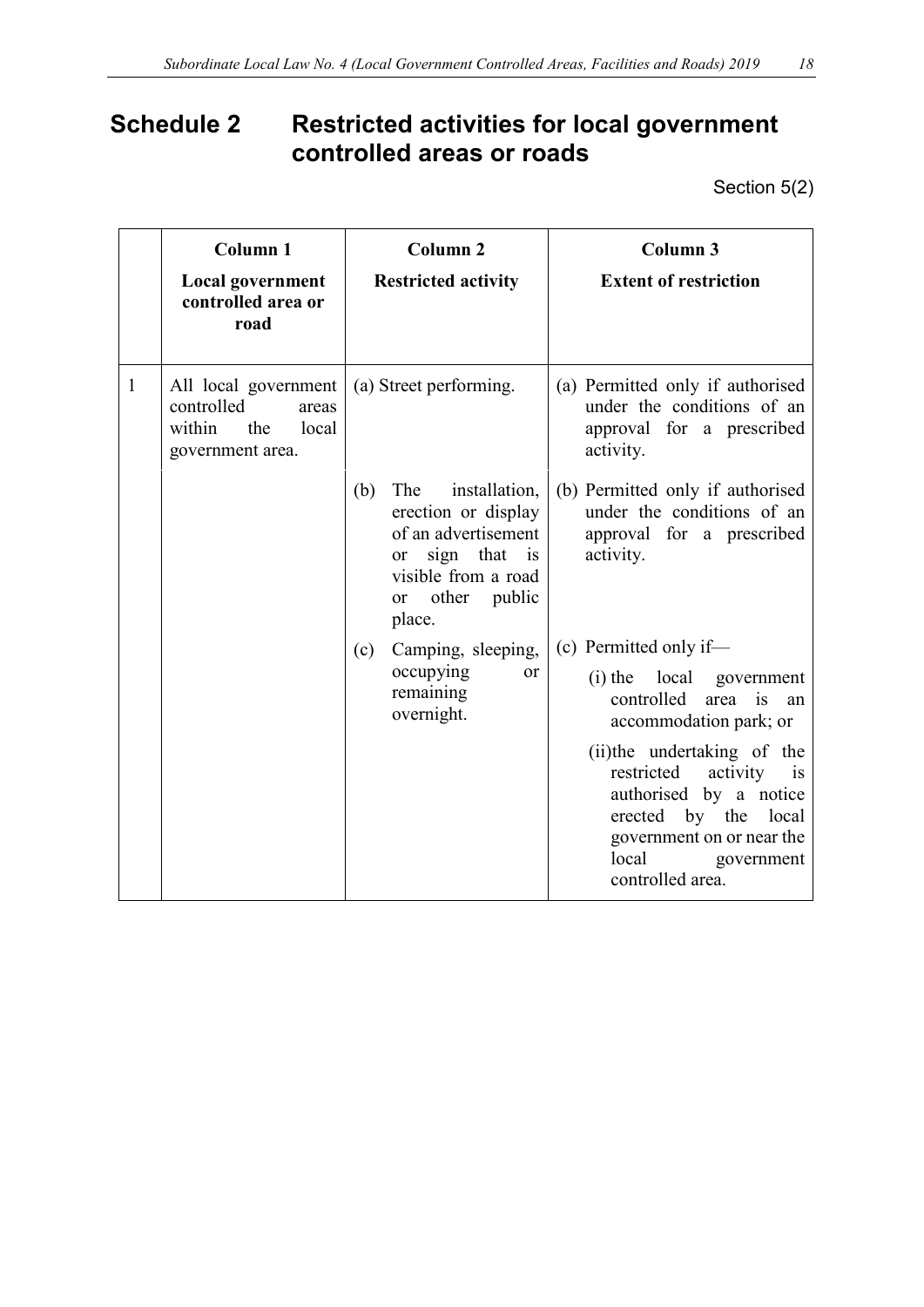| $\overline{2}$ | All roads within the<br>local<br>government<br>area.                                                                                                  | (a) | washing<br>The<br>or<br>cleansing, painting,<br>repairing, alteration<br>or maintenance of<br>vehicles on a road'<br>(see $s.66(3)(b)$ of<br>the<br>Transport<br>Operations (Road<br>Use Management)<br>Act 1995, which<br>permits local laws<br>to regulate these<br>activities on roads). | (a) Permitted only if the vehicle<br>is temporarily disabled with a<br>minor fault and the driver of<br>the vehicle stops for no<br>longer than is necessary for<br>performance<br>the<br>of<br>maintenance work limited to<br>the minimum necessary to<br>allow the vehicle to be moved<br>from the road. |
|----------------|-------------------------------------------------------------------------------------------------------------------------------------------------------|-----|---------------------------------------------------------------------------------------------------------------------------------------------------------------------------------------------------------------------------------------------------------------------------------------------|------------------------------------------------------------------------------------------------------------------------------------------------------------------------------------------------------------------------------------------------------------------------------------------------------------|
|                |                                                                                                                                                       | (b) | Installing a gate and<br>grid across a road.                                                                                                                                                                                                                                                | (b) Permitted only if authorised<br>under the conditions of an<br>approval for a prescribed<br>activity.                                                                                                                                                                                                   |
|                |                                                                                                                                                       | (c) | Being a responsible<br>person for a gate or<br>a grid, or a gate and<br>a grid, installed<br>across a road.                                                                                                                                                                                 | (c) Permitted only if authorised<br>under the conditions of an<br>approval for a prescribed<br>activity.                                                                                                                                                                                                   |
|                |                                                                                                                                                       | (d) | Street performing.                                                                                                                                                                                                                                                                          | (d) Permitted only if authorised<br>under the conditions of an<br>approval for a prescribed<br>activity.                                                                                                                                                                                                   |
|                |                                                                                                                                                       | (e) | The<br>installation,<br>erection or display<br>of an advertisement<br>sign that is<br><sub>or</sub><br>visible from a road<br>other public<br>or<br>place.                                                                                                                                  | (e) Permitted only if authorised<br>under the conditions of an<br>approval for a prescribed<br>activity.                                                                                                                                                                                                   |
| $\overline{3}$ | All local government<br>cemeteries within the<br>local government area<br>including each local<br>government cemetery<br>identified in schedule<br>6. | (a) | Carrying<br>out<br>a<br>burial outside the<br>hours during which<br>burials<br>may<br>be<br>performed as fixed<br>the<br>local<br>by<br>government.                                                                                                                                         | (a) Permitted only-<br>between the hours of<br>(i)<br>9am and 4pm; or<br>with the written<br>(ii)<br>authorisation of an<br>authorised person.                                                                                                                                                             |
|                |                                                                                                                                                       | (b) | Disposing<br>of<br>human remains in a<br>local government<br>cemetery.                                                                                                                                                                                                                      | (b) Permitted only with<br>the<br>written authorisation of an<br>authorised person.                                                                                                                                                                                                                        |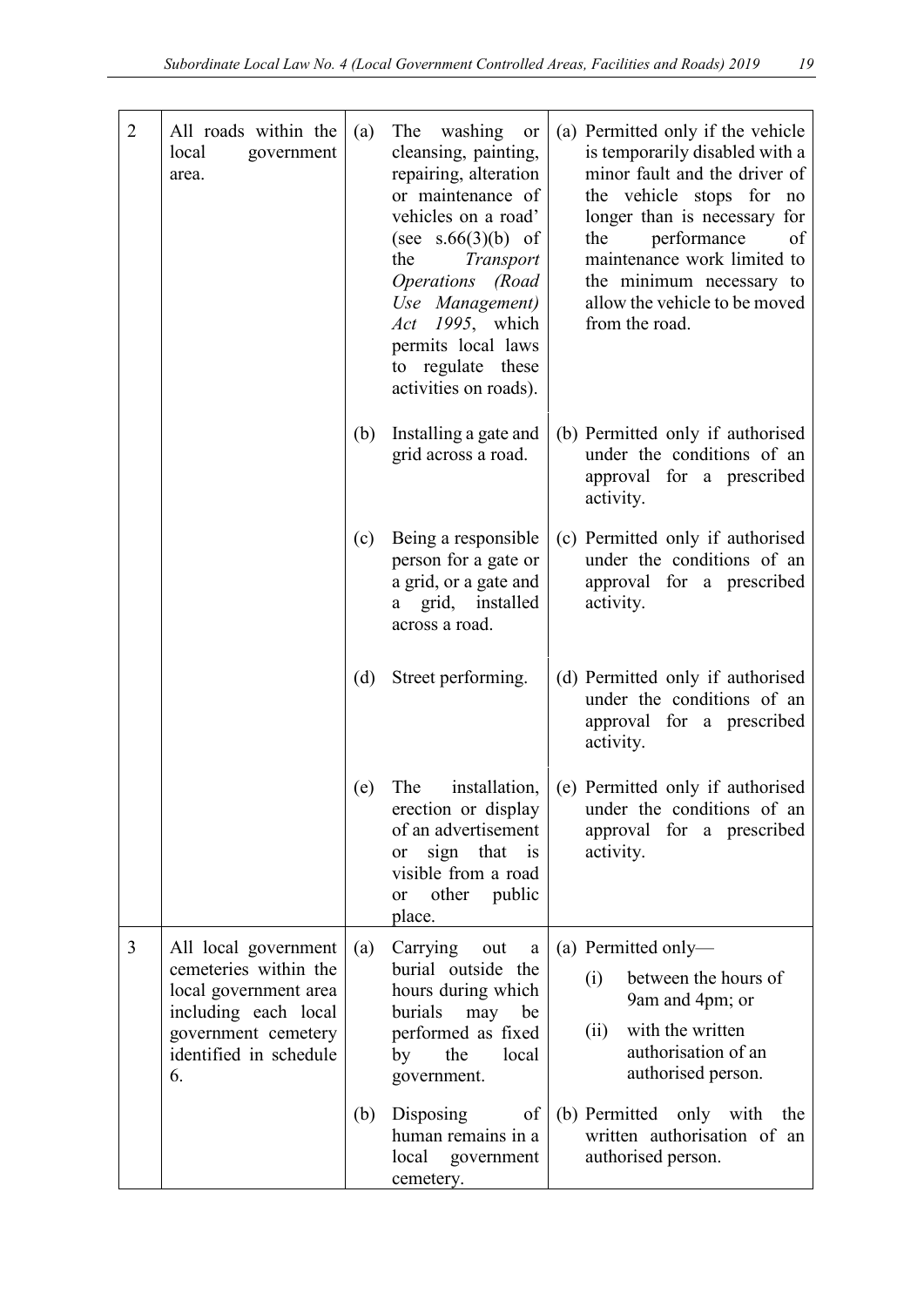|  | (c) | Digging<br>or<br>preparing a grave in<br>a local government<br>cemetery.                                                                        |     | (c) Permitted only if the grave is<br>dug or prepared by a person<br>employed by the<br>local<br>government.                                                                                                                               |
|--|-----|-------------------------------------------------------------------------------------------------------------------------------------------------|-----|--------------------------------------------------------------------------------------------------------------------------------------------------------------------------------------------------------------------------------------------|
|  | (d) | After a burial $-$<br>reopening a grave<br>for a further burial.                                                                                |     | (d) Permitted only with<br>the<br>written authorisation of an<br>authorised person.                                                                                                                                                        |
|  | (e) | Exhuming a body<br>or the remains of a<br>body which has<br>been buried in a<br>local<br>government<br>cemetery.                                |     | (e) Permitted only with<br>the<br>written authorisation of the<br>chief executive officer of an<br>local government.                                                                                                                       |
|  | (f) | <b>Bringing</b><br>human                                                                                                                        |     | (f) Permitted only—                                                                                                                                                                                                                        |
|  |     | remains into a local<br>government<br>cemetery.                                                                                                 |     | with<br>the<br>written<br>(i)<br>authorisation<br>of<br>an<br>authorised person; and                                                                                                                                                       |
|  |     |                                                                                                                                                 |     | if the<br>remains<br>(ii)<br>are<br>enclosed in a coffin or<br>other form of approved<br>container appropriate to<br>the proposed form of<br>disposal.                                                                                     |
|  | (g) | Erecting<br>or<br>installing<br>a<br>memorial<br>to<br>a<br>deceased person in<br>a local government<br>cemetery.                               |     | (g) Permitted only with the<br>written authorisation of an<br>authorised person.                                                                                                                                                           |
|  | (h) | Reserving a niche<br>or site in a local<br>government<br>cemetery.                                                                              |     | (h) Permitted only under the<br>conditions<br>of<br>a<br>written<br>authorisation<br>of<br>an<br>authorised person.                                                                                                                        |
|  | (i) | Carrying<br>out<br>maintenance<br><b>or</b><br>repair work on a<br>memorial<br>to<br>a<br>deceased person in<br>a local government<br>cemetery. | (i) | Permitted only-<br>by a member of the<br>(i)<br>family of the deceased<br>another<br>person,<br><b>or</b><br>person who has a proper<br>interest<br>in<br>the<br>of<br>the<br>maintenance<br>memorial<br>the<br>to<br>deceased person; and |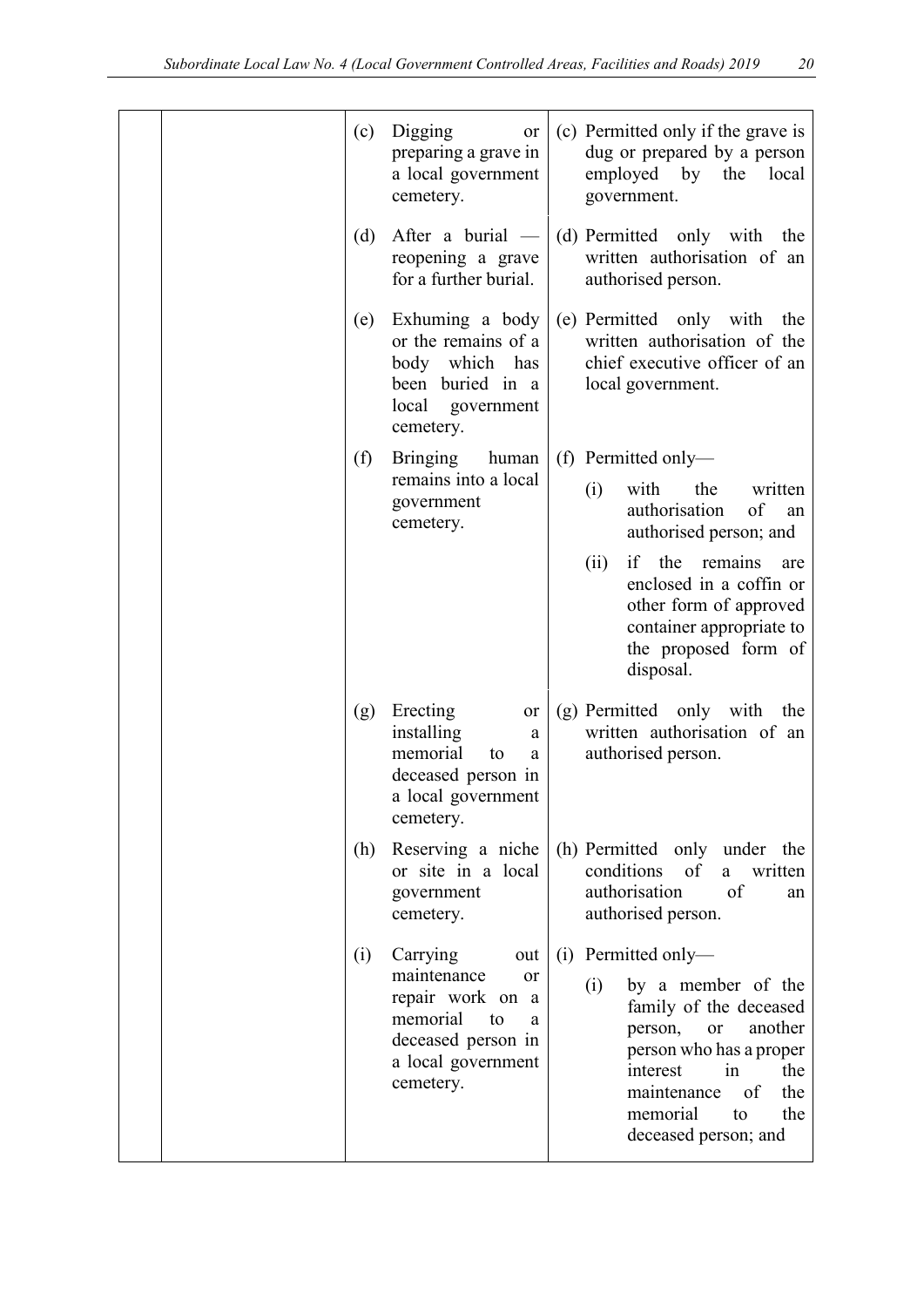|                |                                                                      |     |                                                                                                                                | with<br>the<br>written<br>(ii)<br>approval of the holder<br>of the burial rights for<br>the memorial; and<br>subject to conditions<br>(iii)<br>about how the work is<br>to be carried out as are<br>included in the written<br>authorisation<br>of<br>an<br>authorised person.                       |
|----------------|----------------------------------------------------------------------|-----|--------------------------------------------------------------------------------------------------------------------------------|------------------------------------------------------------------------------------------------------------------------------------------------------------------------------------------------------------------------------------------------------------------------------------------------------|
| $\overline{4}$ | All parks and reserves<br>within<br>the<br>local<br>government area. |     | (a) Bringing<br>motor<br>$\rm{a}$<br>vehicle<br>onto<br>or<br>driving<br>motor<br>$\rm{a}$<br>vehicle on, a park or<br>reserve | (a) Permitted only if the part of<br>the park or reserve on which<br>the motor vehicle is brought<br>or driven is $-$<br>physically defined and<br>(i)<br>constructed by the local<br>government as a road;<br>or<br>constructed by the local<br>(ii)<br>government as a<br>carpark.                 |
|                |                                                                      | (b) | Lighting<br>or<br>maintaining a fire.                                                                                          | (b) Permitted only if the fire is—<br>lit and maintained in a<br>(i)<br>fireplace established by<br>the local government<br>for the purpose; or<br>lit and maintained in<br>(ii)<br>accordance<br>with<br>the<br>written authorisation of<br>the chief executive officer<br>of the local government. |
|                |                                                                      | (c) | Sleeping,<br>occupying<br>or<br>remaining<br>overnight in a park<br>or reserve.                                                | (c) Permitted only with<br>the<br>written authorisation of the<br>chief executive officer of the<br>local government.                                                                                                                                                                                |
|                |                                                                      | (d) | Conducting a social<br>gathering<br><sub>or</sub><br>meeting of more<br>than 50 people.                                        | (d) Permitted only if authorised<br>under the conditions of an<br>approval for a prescribed<br>activity.                                                                                                                                                                                             |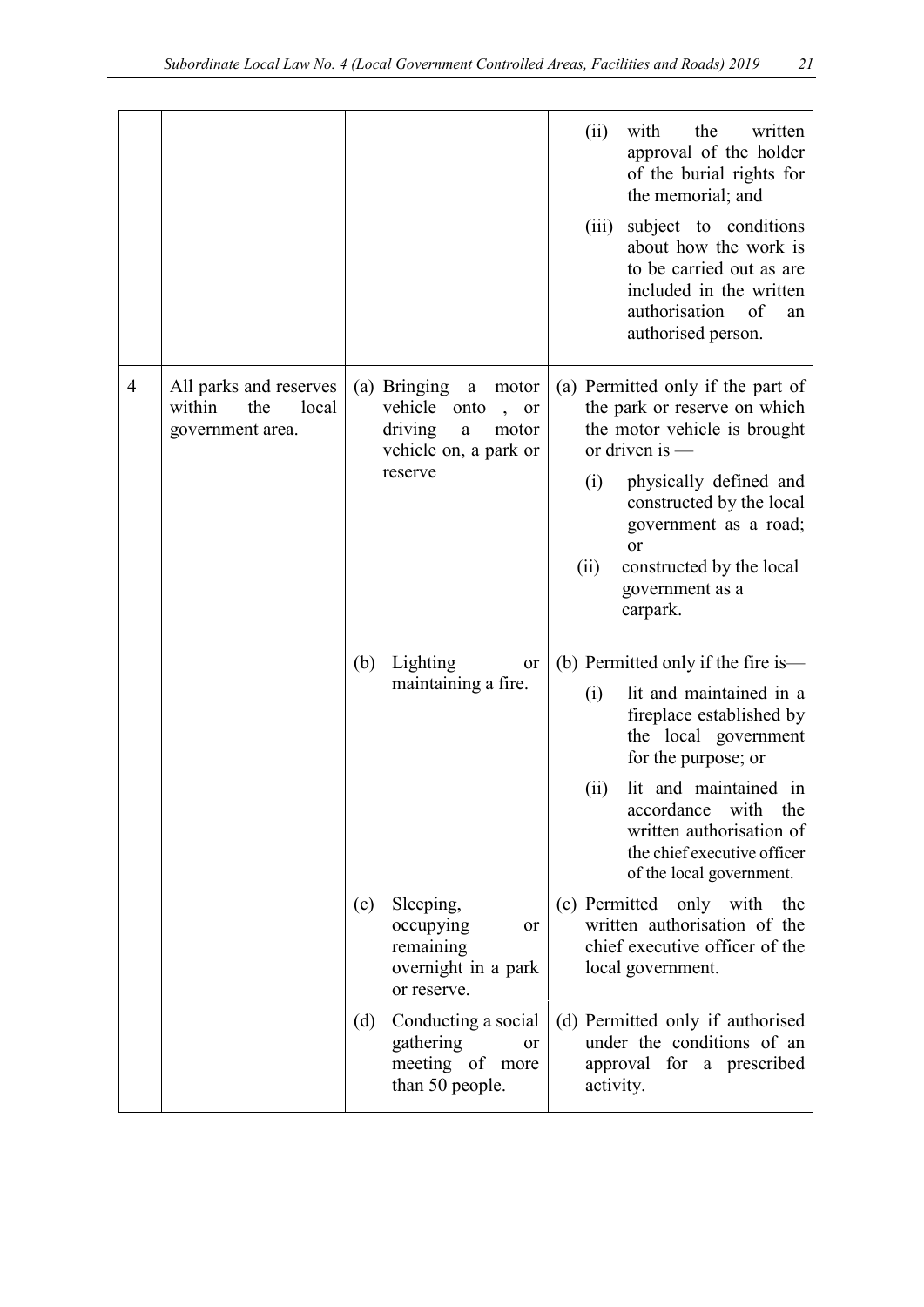|  |     | (e) Erecting<br>or<br>installing<br>a<br>building, structure<br>or facility in, on,<br>across or over a<br>park or reserve.                                |     | (e) Permitted only if authorised<br>under the conditions of an<br>approval for a prescribed<br>activity.                                                                                                                                                                                  |
|--|-----|------------------------------------------------------------------------------------------------------------------------------------------------------------|-----|-------------------------------------------------------------------------------------------------------------------------------------------------------------------------------------------------------------------------------------------------------------------------------------------|
|  | (f) | Conducting<br>or<br>taking part in an<br>organised sporting<br>activity of regional,<br>State or national<br>significance.                                 |     | (f) Permitted only if authorised<br>under the conditions of an<br>approval for a prescribed<br>activity.                                                                                                                                                                                  |
|  | (g) | Operating a model<br>aircraft propelled<br>by a motor.                                                                                                     |     | (g) Permitted only if $-$<br>the place at which the<br>(i)<br>be<br>activity is<br>to<br>undertaken is a place at<br>which<br>the<br>local<br>has<br>government<br>the<br>approved<br>undertaking<br>of<br>the<br>activity; and<br>authorised<br>(ii)<br>under<br>the<br>conditions<br>of |
|  | (h) | Using<br>a                                                                                                                                                 |     | an<br>approval<br>for<br>a<br>prescribed activity.<br>(h) Permitted only —                                                                                                                                                                                                                |
|  |     | megaphone,<br>loud<br>speaker, or<br>other<br>similar<br>amplification<br>device.                                                                          |     | with<br>the<br>written<br>(i)<br>authorisation<br>of<br>the<br>chief executive officer<br>of the local government;<br>or                                                                                                                                                                  |
|  |     |                                                                                                                                                            |     | if authorised under the<br>(ii)<br>conditions<br>of<br>an<br>approval<br>for<br>a<br>prescribed activity.                                                                                                                                                                                 |
|  | (i) | The<br>installation,<br>erection or display<br>of an advertisement<br>sign that is<br><sub>or</sub><br>visible from a road<br>other public<br>or<br>place. | (i) | Permitted only if authorised<br>under the conditions of an<br>approval for a prescribed<br>activity.                                                                                                                                                                                      |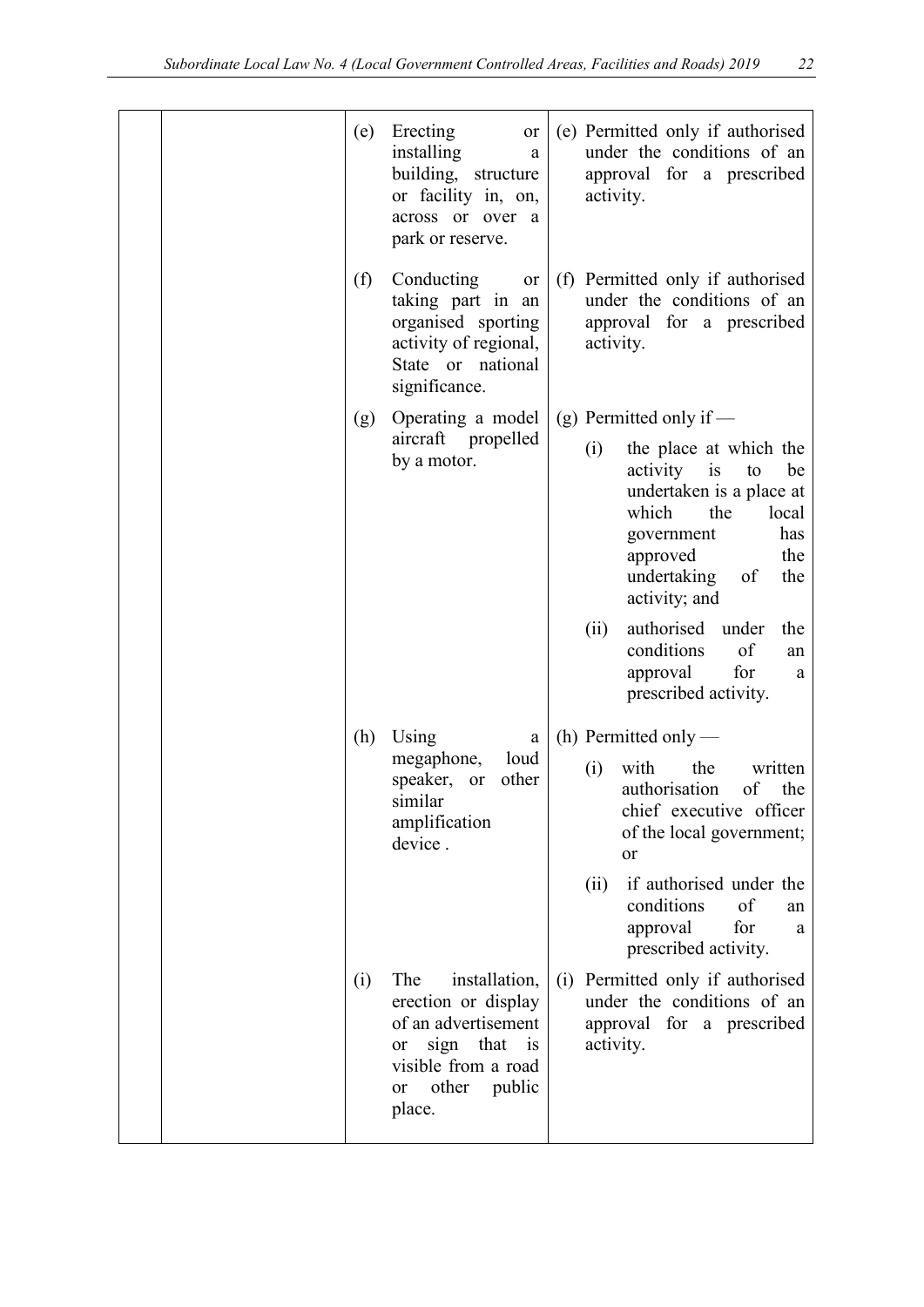| 5 | All local government<br>accommodation parks<br>within<br>local<br>the<br>government area. | (a) | Lighting<br>or<br>maintaining a fire<br>in the open.                                                                                                                                                                                | (i)<br>(ii)          | (a) Permitted only -<br>if the fire is in a<br>fireplace or incinerator<br>for<br>approved<br>the<br>purpose by the<br>local<br>government; or<br>with<br>the<br>written                                                                                                                                                                                                                                                                                                                                                                                                                 |
|---|-------------------------------------------------------------------------------------------|-----|-------------------------------------------------------------------------------------------------------------------------------------------------------------------------------------------------------------------------------------|----------------------|------------------------------------------------------------------------------------------------------------------------------------------------------------------------------------------------------------------------------------------------------------------------------------------------------------------------------------------------------------------------------------------------------------------------------------------------------------------------------------------------------------------------------------------------------------------------------------------|
|   |                                                                                           |     |                                                                                                                                                                                                                                     |                      | authorisation<br>of<br>an<br>authorised person.                                                                                                                                                                                                                                                                                                                                                                                                                                                                                                                                          |
|   |                                                                                           | (b) | Camping, sleeping,<br>occupying<br>or<br>remaining<br>overnight<br>in<br>a<br>caravan<br><sub>or</sub><br>complementary<br>accommodation at<br>an accommodation<br>local<br>site<br>at<br>a<br>government<br>accommodation<br>park. | (i)<br>(ii)<br>(iii) | (b) Permitted only if—<br>the person undertaking<br>the activity maintains<br>the accommodation site<br>and any caravan<br><sub>or</sub><br>complementary<br>accommodation on the<br>accommodation site in<br>a clean and sanitary<br>condition; and<br>the person deposits all<br>in<br>waste<br>a<br>waste<br>container, or a waste<br>disposal<br>system,<br>provided by the local<br>government<br>for<br>the<br>purpose; and<br>the person does not use<br>facilities at the local<br>government<br>accommodation park in<br>a way that makes them<br>unclean or unsanitary;<br>and |
|   |                                                                                           |     |                                                                                                                                                                                                                                     | (iv)                 | the<br>who<br>person<br>the<br>occupies<br>accommodation<br>site<br>allows onto the site no<br>more persons than the<br>limit fixed under a<br>relevant approval or as<br>notified<br>by<br>notice<br>displayed by the local<br>government at the local<br>government<br>accommodation<br>park;                                                                                                                                                                                                                                                                                          |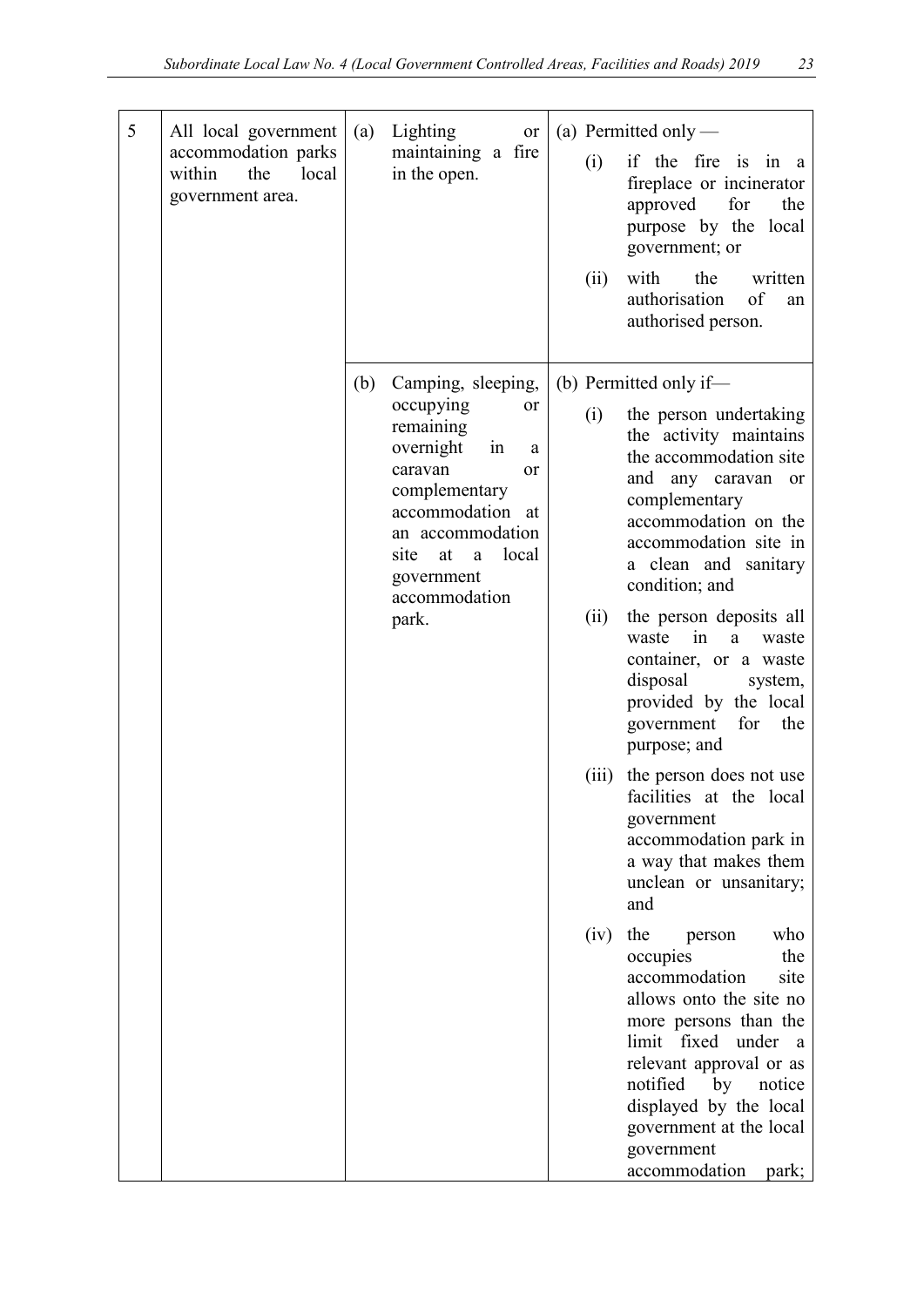|  |         | and                                                                                                                                                                                                                                               |
|--|---------|---------------------------------------------------------------------------------------------------------------------------------------------------------------------------------------------------------------------------------------------------|
|  | (v)     | the person pays all fees,<br>if applicable, for use of<br>the accommodation site<br>in advance to the local<br>government; and                                                                                                                    |
|  | (vi)    | if required by the local<br>government<br>or<br>an<br>Act-the person enters<br>written<br>into<br>a<br>with<br>the<br>agreement<br>local government about<br>undertaking the activity<br>at the local government<br>accommodation<br>park;<br>and |
|  |         | (vii) at the end of the period<br>of occupation of the<br>accommodation site -<br>the person vacates and<br>leaves<br>the<br>accommodation site in<br>clean<br>and<br>tidy<br>a<br>condition; and                                                 |
|  |         | (viii) the person ensures that<br>the<br>caravan<br><b>or</b><br>complementary<br>accommodation is not<br>let or hired to another<br>person; and                                                                                                  |
|  | (ix)    | the person ensures that<br>the accommodation site<br>is kept and maintained<br>in good repair<br>and<br>clean, tidy and sanitary<br>condition; and                                                                                                |
|  | (x)     | the person ensures that<br>the accommodation site<br>is not left unoccupied<br>for more than 2 days;<br>and                                                                                                                                       |
|  | $(x_i)$ | the person ensures that<br>not more than 1 tent or<br>other<br>accommodation<br>occupies<br>an<br>accommodation site at<br>the<br>accommodation                                                                                                   |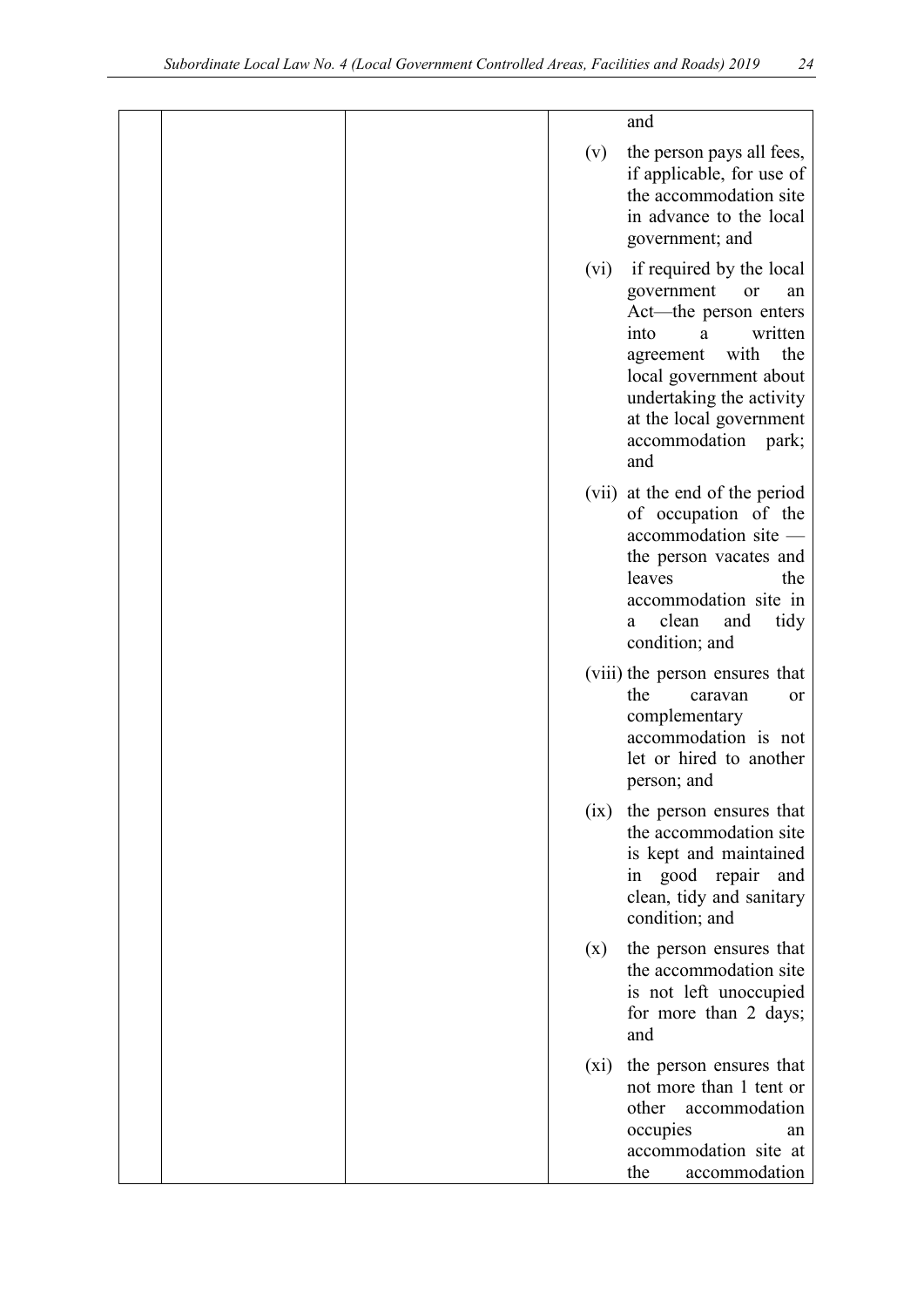|   |                                                                                              |     |                                                                                                | park; and                                                                                                                                                                                                         |
|---|----------------------------------------------------------------------------------------------|-----|------------------------------------------------------------------------------------------------|-------------------------------------------------------------------------------------------------------------------------------------------------------------------------------------------------------------------|
|   |                                                                                              |     |                                                                                                | (xii) the person ensures that<br>the activity does not<br>nuisance,<br>a<br>cause<br>annoyance, disturbance<br>inconvenience<br>to<br>or<br>other persons using the<br>local<br>government<br>accommodation park. |
| 6 | The boat ramps and<br>landings within the<br>local government area<br>identified in schedule | (a) | Driving or standing<br>a vehicle on a boat<br>ramp.                                            | (a) Permitted only to launch or<br>retrieve a ship from the boat<br>ramp.                                                                                                                                         |
|   | 6.                                                                                           | (b) | Launching<br>or<br>retrieving a ship at a<br>boat ramp.                                        | (b) Permitted only if the person<br>launching or retrieving the<br>ship does so as quickly as is<br>reasonably possible.                                                                                          |
|   |                                                                                              | (c) | Anchoring,<br>mooring or placing<br>a ship in the water<br>around a boat ramp<br>or a landing. | (c) Permitted<br>only<br>if<br>the<br>anchoring,<br>mooring<br>or<br>placing of the ship is not<br>likely to obstruct another<br>person's use of the boat ramp<br>or landing.                                     |
|   |                                                                                              | (d) | Carrying out the<br>rigging of a sailing<br>ship on a boat ramp<br>or landing.                 | (d) Permitted only if the carrying<br>out of the rigging does not, or<br>is not likely to, impede access<br>to the boat ramp or landing.                                                                          |
|   |                                                                                              | (e) | Taking or driving a<br>vehicle onto a boat<br>ramp.                                            | (e) Permitted only if the mass of<br>the vehicle and its load (if<br>any), together with any trailer<br>that the vehicle is towing and<br>its load (if any), is not more<br>$than-$                               |
|   |                                                                                              |     |                                                                                                | (i)<br>5 tonnes; or                                                                                                                                                                                               |
|   |                                                                                              |     |                                                                                                | (ii)<br>if the local government<br>erects on or near the<br>boat ramp a notice<br>approved by the local<br>government<br>and<br>displaying<br>greater<br>$\rm{a}$<br>mass—the<br>greater<br>mass.                 |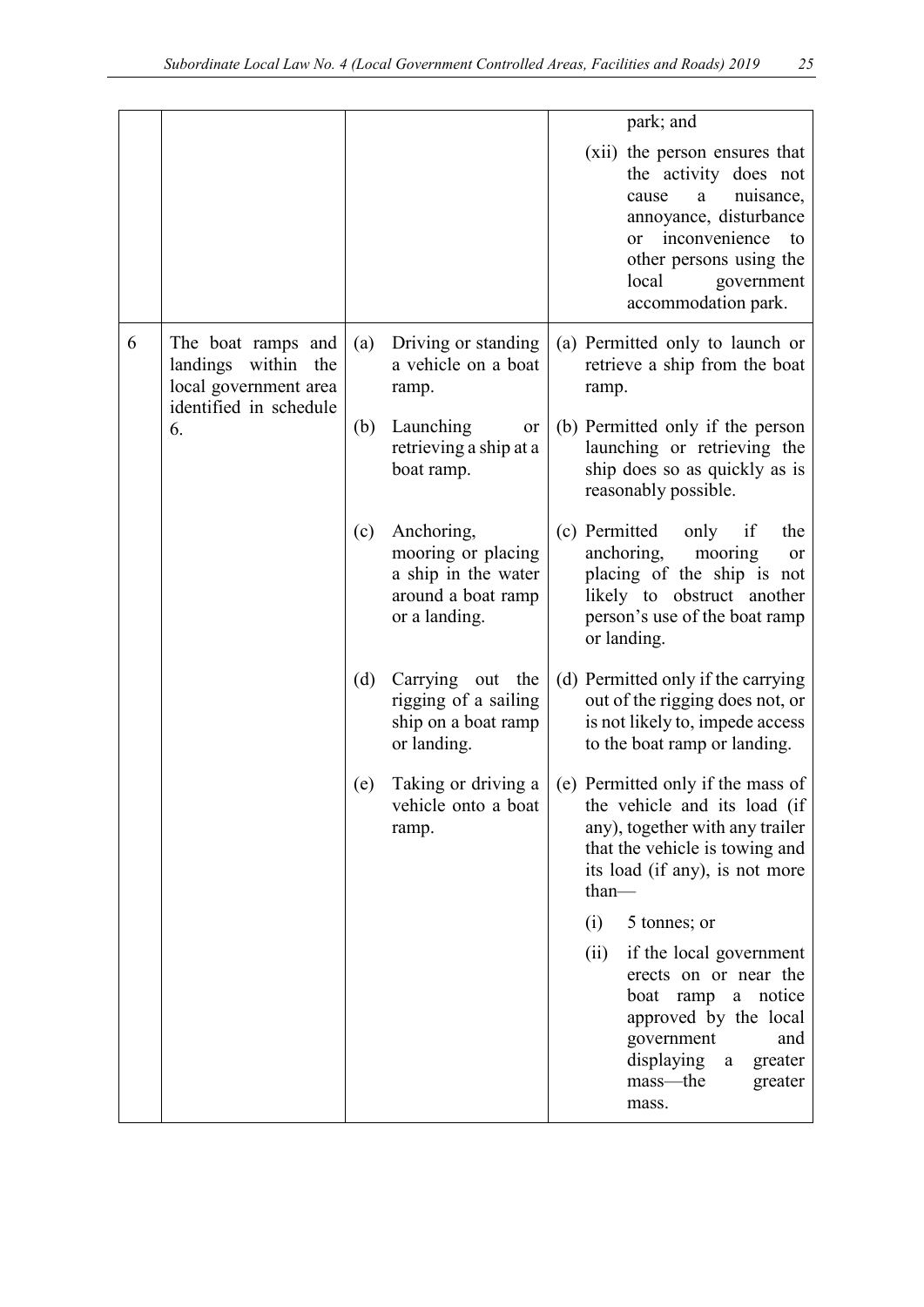|        |                                                                                                                          | (f) | Taking or driving a                                                                                        | (f) Permitted only if—                                                                                                                                                                                                                      |
|--------|--------------------------------------------------------------------------------------------------------------------------|-----|------------------------------------------------------------------------------------------------------------|---------------------------------------------------------------------------------------------------------------------------------------------------------------------------------------------------------------------------------------------|
|        |                                                                                                                          |     | vehicle<br>onto<br>a<br>landing.                                                                           | (i)<br>the local government<br>erects on or near the<br>landing a notice that-                                                                                                                                                              |
|        |                                                                                                                          |     |                                                                                                            | (A)<br>is approved by<br>the<br>local<br>government; and                                                                                                                                                                                    |
|        |                                                                                                                          |     |                                                                                                            | authorises<br>(B)<br>the<br>taking or driving<br>of a vehicle on<br>the landing for<br>the<br>purpose<br>mentioned<br>1n<br>paragraph<br>(ii);<br>and                                                                                       |
|        |                                                                                                                          |     |                                                                                                            | (C)<br>states<br>the<br>maximum mass<br>of the vehicle<br>and its load (if<br>together<br>any)<br>with any trailer<br>that the vehicle is<br>towing and its<br>load (if any) that<br>may be taken or<br>driven<br>the<br>on<br>landing; and |
|        |                                                                                                                          |     |                                                                                                            | the vehicle is taken or<br>(ii)<br>driven on the landing<br>only to take goods or<br>passengers to, or pick<br>up goods or passengers<br>from, a ship moored at<br>the landing.                                                             |
|        |                                                                                                                          | (g) | Taking or driving a<br>vehicle onto a boat<br>ramp or landing.                                             | (g) Permitted only if the vehicle<br>moves on wheels fitted with<br>pneumatic or rubber tyres.                                                                                                                                              |
| $\tau$ | All local government<br>offices, libraries and<br>depots within the local<br>government<br>area,<br>including each local | (a) | The activity of a<br>bringing<br>person<br>onto, or permitting<br>allowing<br>or<br>an<br>animal to remain | (a) Permitted only if—<br>the animal is a certified<br>(i)<br>guide, hearing<br><b>or</b><br>assistance dog; and                                                                                                                            |
|        | government<br>office,<br>library<br>and<br>depot                                                                         |     | the<br>local<br>on,<br>government office,<br>library or depot.                                             | the person is the handler<br>(ii)<br>of the certified guide,<br>hearing or assistance<br>dog.                                                                                                                                               |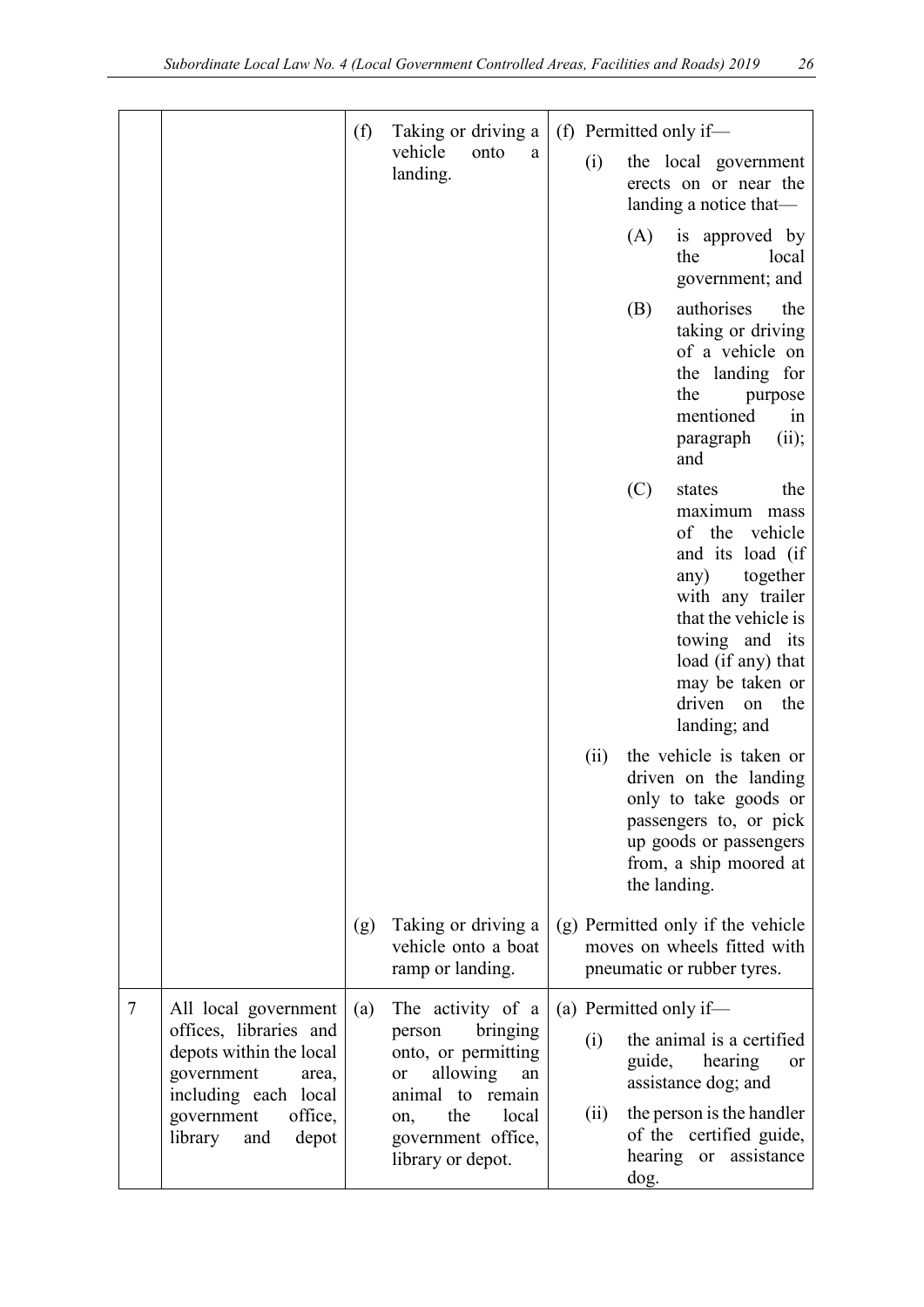| identified in schedule<br>6. | (b) | Entering<br>or<br>remaining at a local<br>government office,<br>library or depot, or<br>a part of a local<br>government office,<br>library or depot. | (i)  | (b) Permitted if-<br>the local government<br>office, library or depot,<br>or relevant part of the<br>local<br>government<br>office, library or depot,<br>is a public place; and                                                                                                                                                                                                                                                                                                  |
|------------------------------|-----|------------------------------------------------------------------------------------------------------------------------------------------------------|------|----------------------------------------------------------------------------------------------------------------------------------------------------------------------------------------------------------------------------------------------------------------------------------------------------------------------------------------------------------------------------------------------------------------------------------------------------------------------------------|
|                              |     |                                                                                                                                                      | (ii) | if the local government<br>erects on or near the<br>local<br>government<br>office, library or depot,<br>or the relevant part of<br>the local government<br>office, library or depot,<br>a notice that is approved<br>by the local government<br>which authorises entry<br>to the local government<br>office, library or depot,<br>or the relevant part of<br>the local government<br>office, library or depot<br>-the person complies<br>with the requirements<br>of the notice. |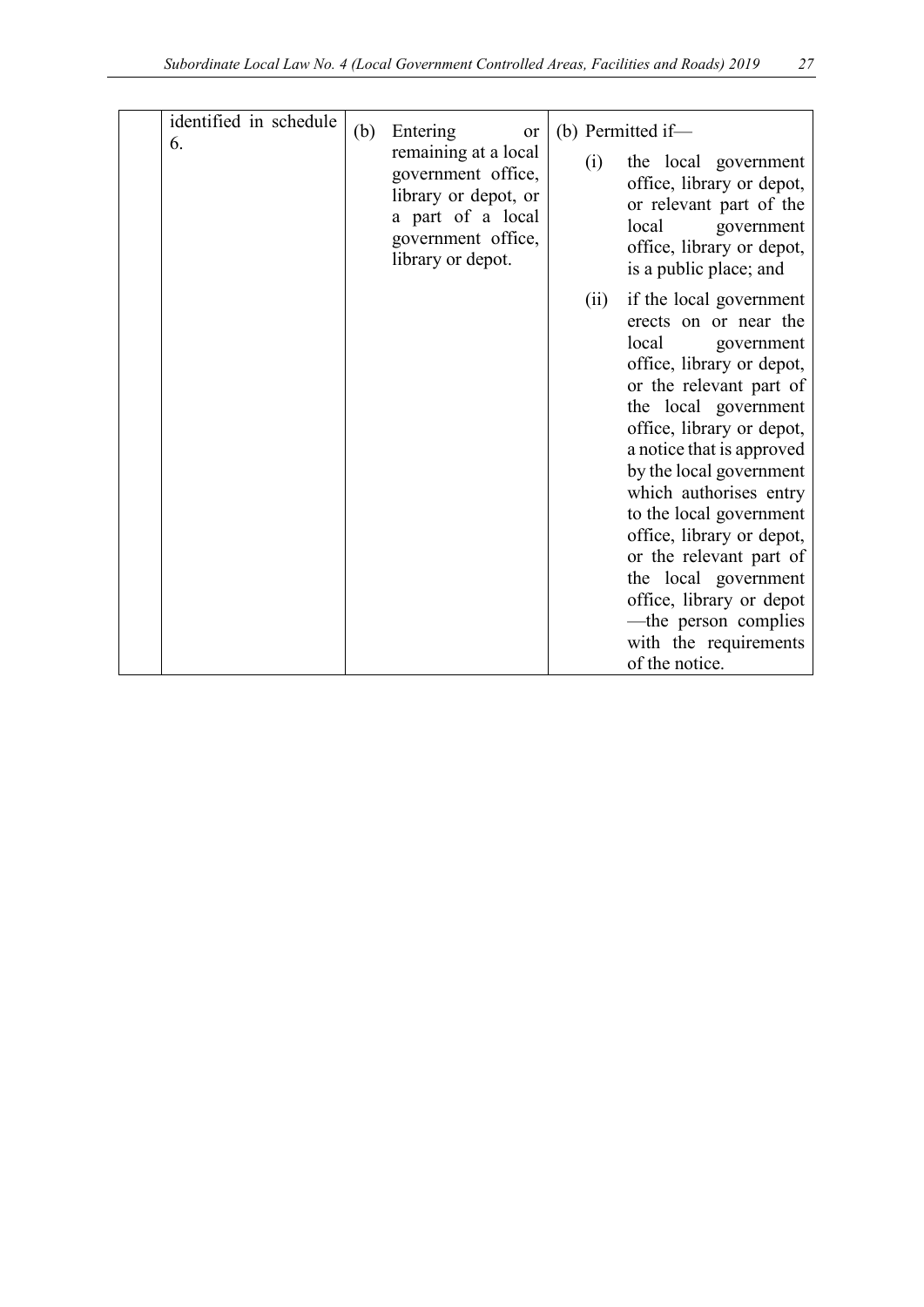# <span id="page-27-0"></span>**Schedule 3 Motor vehicle access areas in local government controlled areas**

Sections 6 and 7

| Column 1                               | Column <sub>2</sub>        |
|----------------------------------------|----------------------------|
| Motor vehicle access areas             | <b>Prohibited vehicles</b> |
| No motor vehicle access area declared. |                            |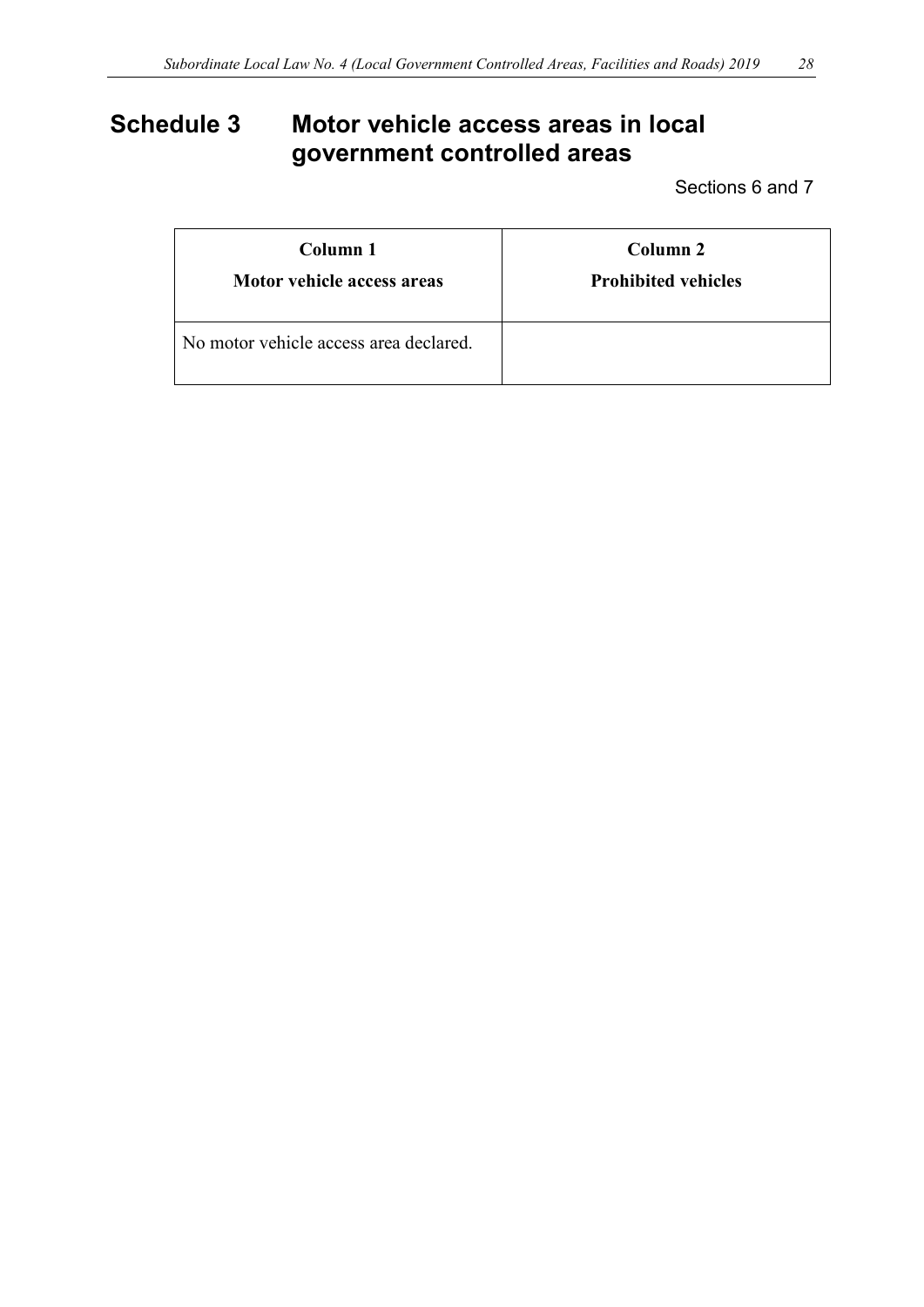# <span id="page-28-0"></span>**Schedule 4 Opening hours for local government controlled areas**

Section 8

| Column 1                                                | Column 2                                                                                                                                                                                                                                                              |  |  |
|---------------------------------------------------------|-----------------------------------------------------------------------------------------------------------------------------------------------------------------------------------------------------------------------------------------------------------------------|--|--|
| Local government controlled area                        | Opening hours <sup>1</sup>                                                                                                                                                                                                                                            |  |  |
| All parks and reserves in the local<br>government area. | Between the hours of sunrise and sunset,<br>unless the local government has installed<br>lighting at the park or reserve to facilitate<br>the use of the park or reserve by the public<br>during the hours from sunset to sunrise<br>and the lighting is operational. |  |  |

<u>.</u>

<span id="page-28-1"></span><sup>&</sup>lt;sup>1</sup> Public holidays excepted.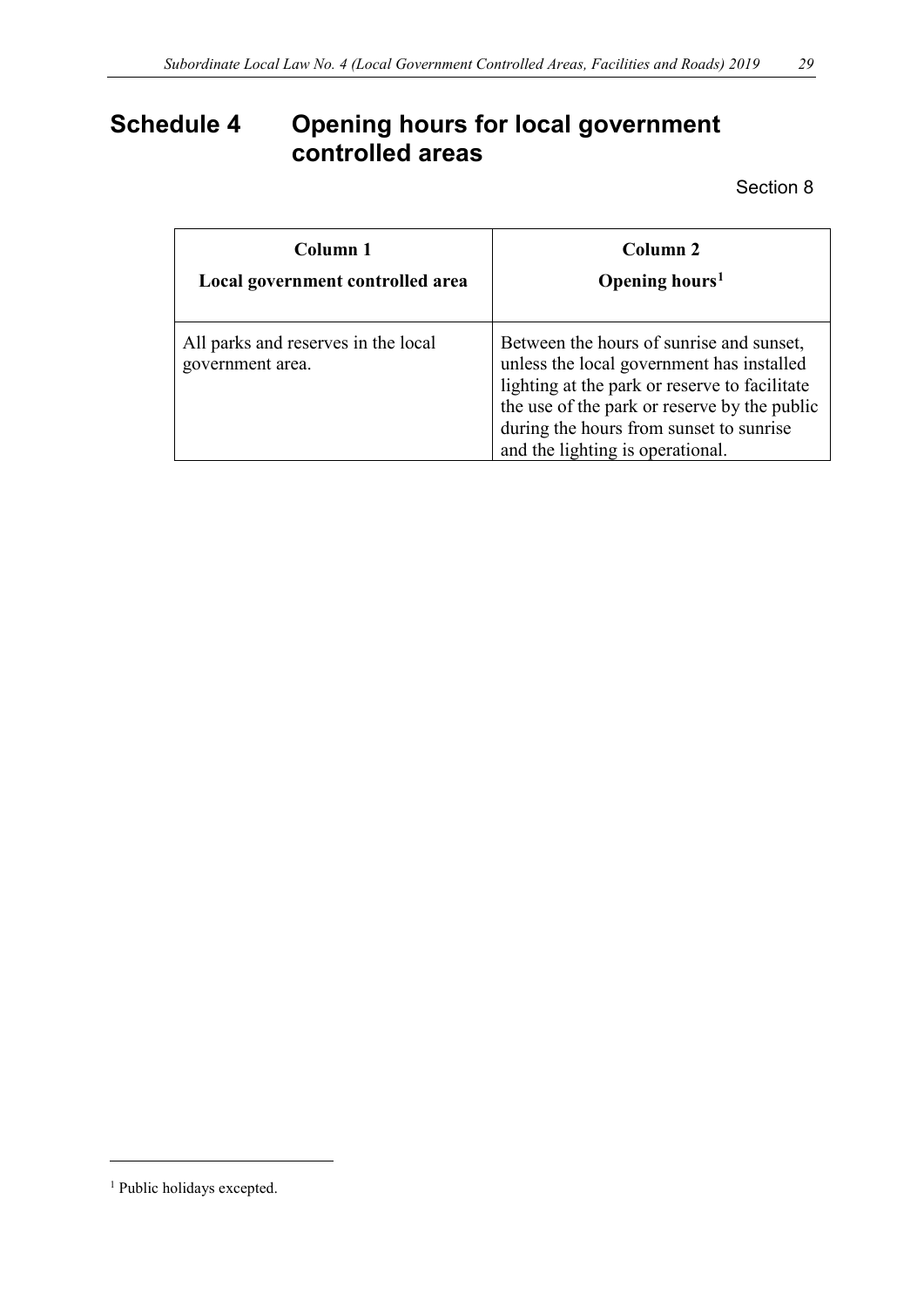# <span id="page-29-0"></span>**Schedule 5 Permanent closure of local government controlled areas**

Section 9

No local government controlled area described.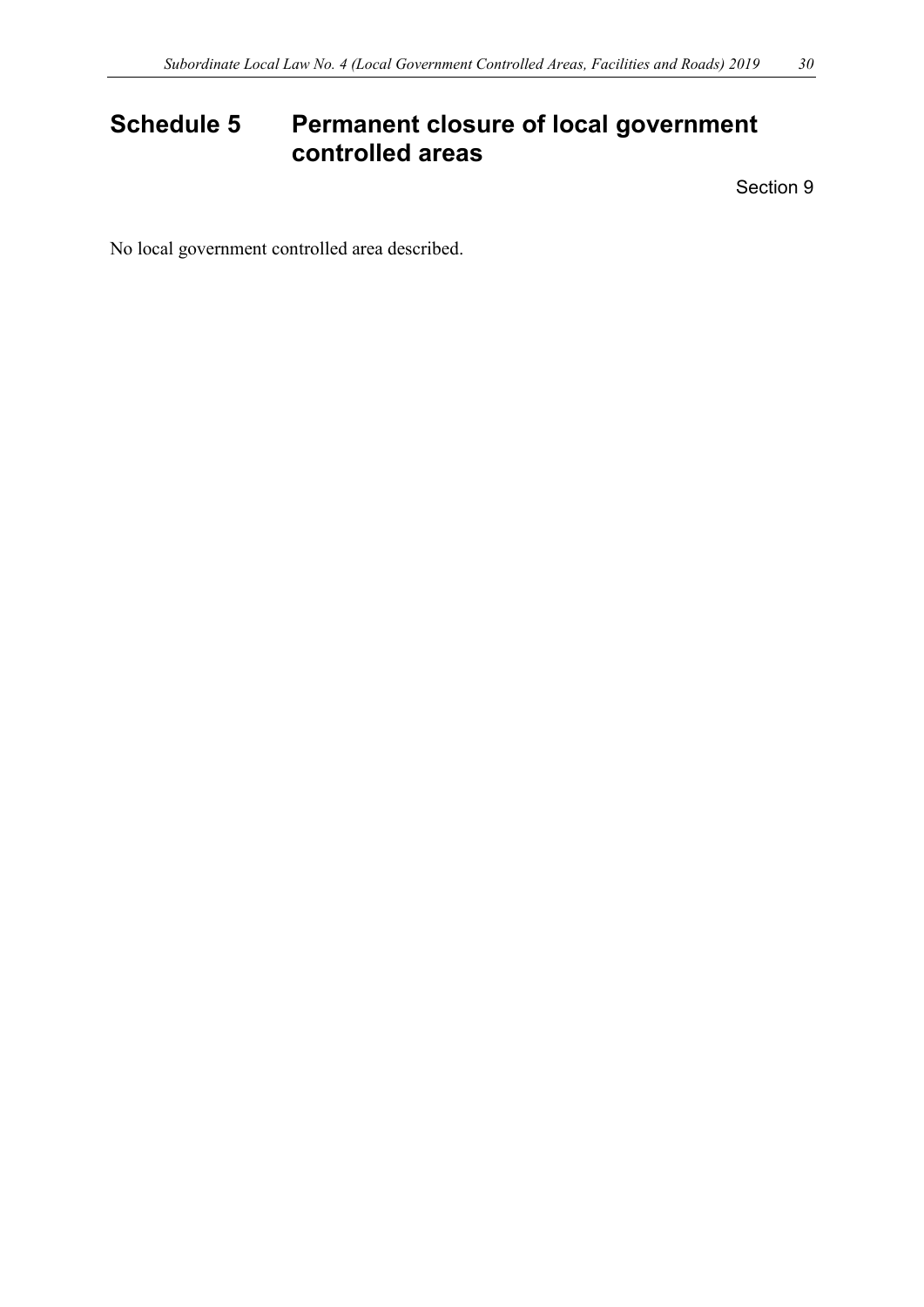# <span id="page-30-0"></span>**Schedule 6 Identification of local government controlled areas**

Section 5

### **Local government cemeteries**

| <b>Facility Common Name</b> | <b>Description</b> | <b>Street Address</b>             | <b>Real Property Description</b> |          |
|-----------------------------|--------------------|-----------------------------------|----------------------------------|----------|
|                             |                    |                                   | Lot                              | Plan     |
| Bajool Cemetery             | Operating          | 18 School Street, Bajool          | $\overline{2}$                   | SP163920 |
|                             | Cemetery           |                                   |                                  |          |
| Gracemere Cemetery          | Operating          | Corner Fisher and Bland Streets,  | 326                              | LN2897   |
|                             | Cemetery           | Gracemere                         |                                  | SP163921 |
| North Rockhampton Cemetery  | Operating          | Yaamba Road, Norman Gardens       | 235                              | LN2505   |
|                             | Cemetery           |                                   |                                  |          |
| Mt Morgan Cemetery          | Operating          | Burnett Highway, Mt Morgan        | 184                              | C8190    |
|                             | Cemetery           |                                   |                                  |          |
| Rockhampton Memorial        | Operating          | 21 Hartington Street, Lakes Creek | 62                               | CP891377 |
| Gardens                     | Cemetery           |                                   |                                  |          |
| South Rockhampton Cemetery  | Closed             | 113-171 Upper Dawson Road,        |                                  | RP604898 |
|                             | Cemetery           | Allenstown                        |                                  |          |

### **Boat ramps and landings**

| <b>Facility Common Name</b> | <b>Description</b>  | <b>Street Address</b>                              | <b>Real Property Description</b> |      |
|-----------------------------|---------------------|----------------------------------------------------|----------------------------------|------|
|                             |                     |                                                    | Lot                              | Plan |
| North bank of Fitzroy River | <b>Boat Ramp</b>    | Reaney Street, Berserker                           |                                  |      |
| North bank of Fitzroy River | Boat Ramp           | Reaney Street, The Common                          |                                  |      |
| North bank of Fitzroy River | <b>Boat Ramp</b>    | Larcombe Street                                    |                                  |      |
| South bank of Fitzroy River | <b>Boat Ramp</b>    | Rockhampton Ski Gardens via<br>Huet Street, Wandal |                                  |      |
| South bank of Fitzroy River | Jetty               | Rockhampton, Derby Street                          |                                  |      |
| South Side of Dee River Dam | Boat Ramp           | Mount Morgan, Dee River                            |                                  |      |
| South bank of Fitzroy River | <b>Boat Ramp</b>    | Rockhampton, Quay Street                           |                                  |      |
| South bank of Fitzroy River | Floating<br>Walkway | Rockhampton, Quay Street                           |                                  |      |
| Port Alma                   | <b>Boat Ramp</b>    | Port Alma, Port Alma Road                          |                                  |      |

### **Local government swimming pools**

| <b>Facility Common Name</b>  | <b>Description</b>   | <b>Street Address</b>        | <b>Real Property Description</b> |          |
|------------------------------|----------------------|------------------------------|----------------------------------|----------|
|                              |                      |                              | Lot                              | Plan     |
| Gracemere Swimming Pool      | <b>Swimming Pool</b> | Cedric Archer Sports Complex |                                  | LN837879 |
|                              |                      | Fisher Street,               |                                  |          |
|                              |                      | Gracemere                    |                                  |          |
| Mount Morgan Swimming        | <b>Swimming Pool</b> | Thompson Avenue,             |                                  | SP187981 |
| Pool                         |                      | Mt Morgan                    |                                  |          |
| World War II Memorial        | <b>Swimming Pool</b> | Lion Creek Road,             | 41                               | SP240869 |
| Aquatic Centre               |                      | Wandal                       |                                  |          |
| 42nd Battalion Memorial Pool | Swimming Pool        | 330-360 Berserker Street,    | ↑                                | SP175995 |
|                              |                      | Frenchville                  |                                  |          |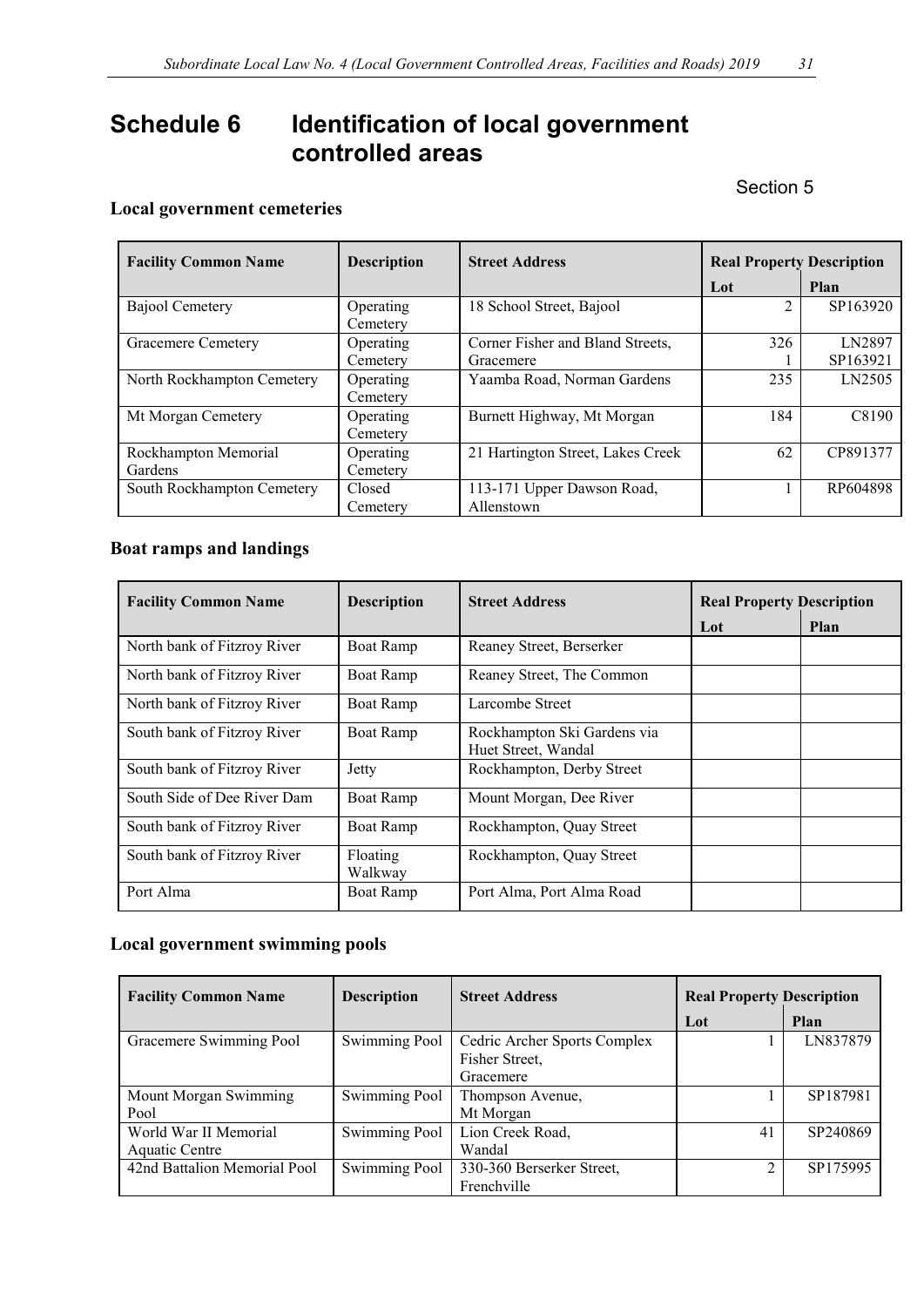### **Local government office**

| <b>Facility Common Name</b>    | <b>Description</b> | <b>Street Address</b> | <b>Real Property Description</b> |                   |
|--------------------------------|--------------------|-----------------------|----------------------------------|-------------------|
|                                |                    |                       | Lot                              | Plan              |
| Local government public office | Public office      | 232 Bolsover Street,  |                                  | R <sub>2616</sub> |
|                                |                    | Rockhampton           |                                  | SP254998          |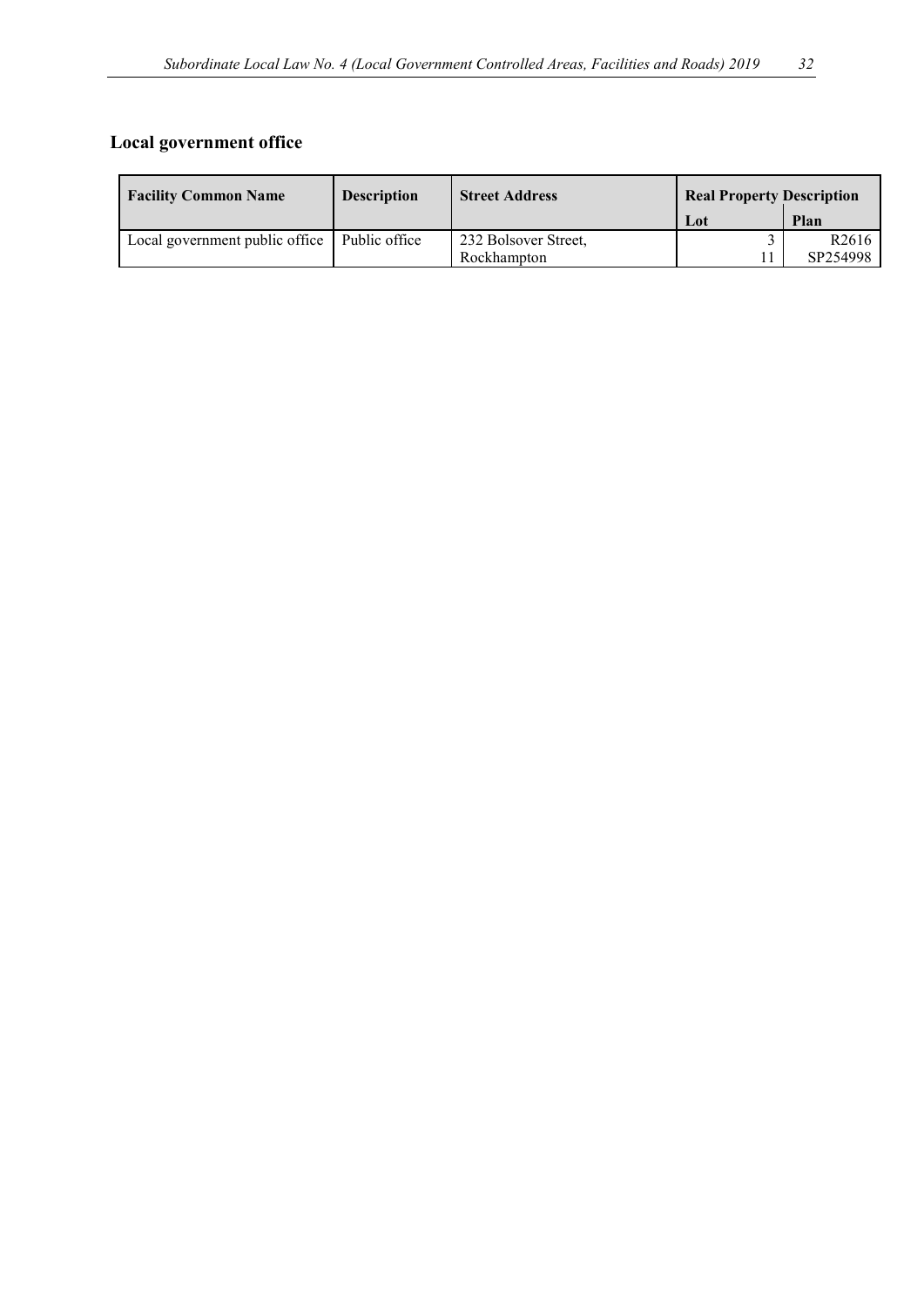## <span id="page-32-0"></span>**Schedule 7 Dictionary**

Section 4

*accommodation*, at a local government accommodation park, means—

- (a) a caravan; or
- (b) a complementary accommodation.

*accommodation park* means a place for parking and residing in caravans, including a place that provides also for complementary accommodation.

*accommodation site*, at a local government accommodation park, means a part of the local government accommodation park which is designated for a single accommodation of a particular type.

*animal* has the meaning given in *Local Law No. 2 (Animal Management) 2011*.

*authorised person* has the meaning given in *Local Law No. 1 (Administration) 2011.*

#### *boat ramp*—

- (a) means a ramp or other device or structure used or capable of use or designed or intended for use for the purpose of launching and retrieving a trailable vessel and which is the property of, or under the control of, the local government; and
- (b) includes any area of foreshore used or capable of use, for the purpose of launching and retrieving a trailable vessel and which is the property of, or under the control of, the local government.

#### *Example—*

The slope of an area of foreshore may make the area capable of use for the purpose of launching and retrieving trailable vessels despite the fact that no device or structure has been constructed on the area of foreshore for the purpose of the launching and retrieving of trailable vessels.

*building* has the meaning given in the *Building Act 1975*.

*camping*, at a place, includes sleeping, occupying or remaining overnight at the place*.*

*caravan* has the meaning given in *Local Law No. 1 (Administration) 2011*.

*certified guide, hearing or assistance dog*, has the meaning given in the *Guide, Hearing and Assistance Dogs Act 2009*.

*complementary accommodation* has the meaning given in *Subordinate Local Law No. 1.6 (Operation of Accommodation Parks) 2019*.

*driver* has the meaning given in the *Transport Operations (Road Use Management) Act 1995.*

*emergency services officer* means—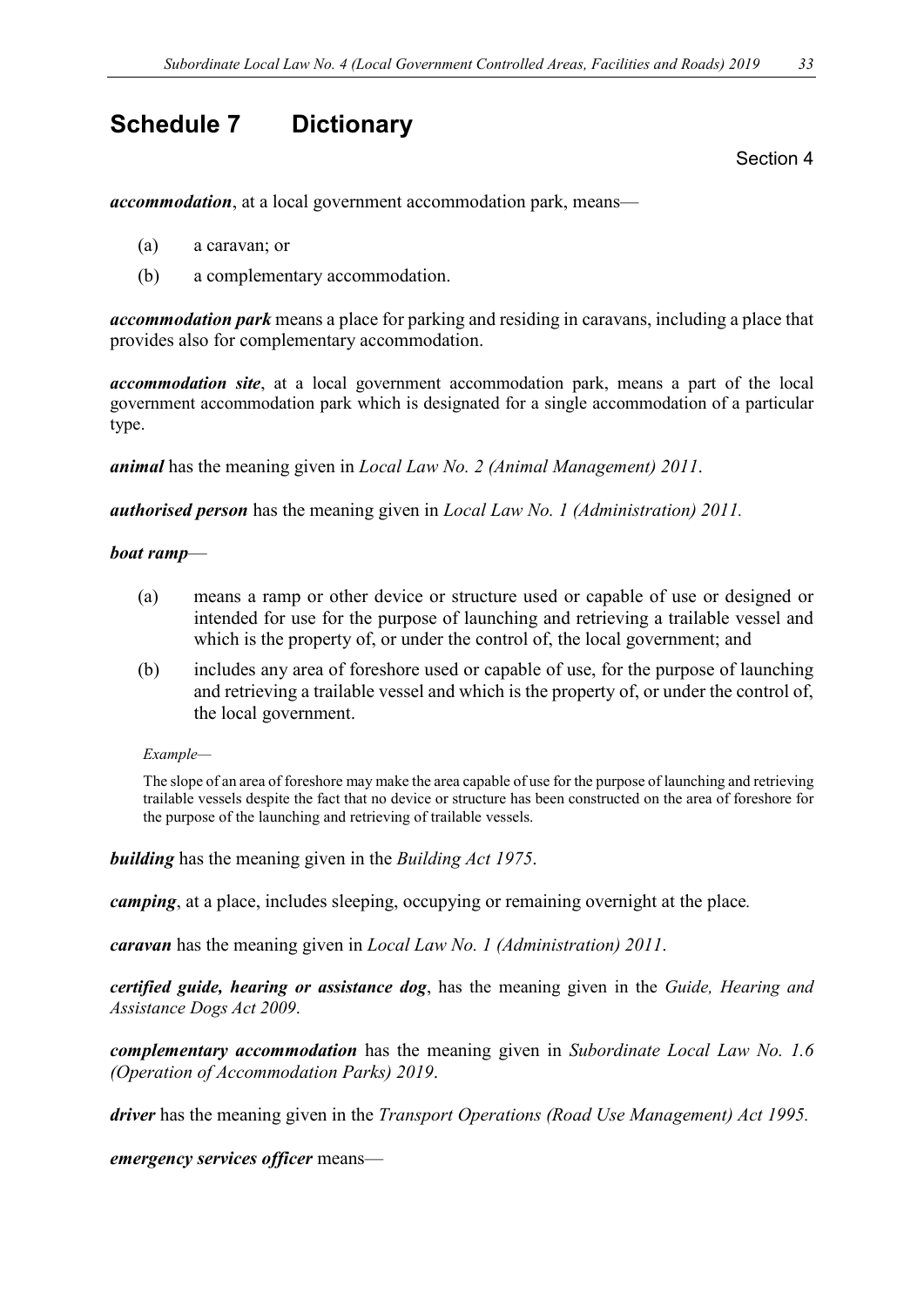- (a) an officer of the Queensland Ambulance Service or an Ambulance Service of another State; or
- (b) an officer of the Queensland Fire and Emergency Services or a Fire and Emergency Services of another State; or
- (c) an officer or employee of another entity with the written permission of the Commissioner of the Police Service; or
- (d) an officer of the State Emergency Service or a State Emergency Service of another State; or
- (e) an officer or employee of an authority permitted by law to conduct utility installation or utility maintenance; or
- (f) an officer of Disaster Management Queensland.

*environmental nuisance* has the meaning given in the *Environmental Protection Act 1994.*

*footpath* has the meaning given in the *Transport Operations (Road Use Management) Act 1995.*

*goods* includes wares, merchandise, chattels, money, stone, timber, metal, fluid and any other article, substance or material whatsoever.

*grid* means a structure designed to —

- (a) permit the movement of pedestrian or vehicular traffic along a road; but
- (b) prevent the passage of livestock.

*handler* has the meaning given in the *Guide, Hearing and Assistance Dogs Act 2009*.

*holder*, of burial rights—

- (a) means the lawful holder of the right to inter human remains or ashes within a local government cemetery; and
- (b) a holder of burial rights has the right to be buried or interred and be identified or allocated a site and to authorise the burial or interment of others in the site; and
- (c) a holder of burial rights may transfer the rights with the consent of the local government.

*interfere* means prevent from continuing or being carried out properly, get in the way of, or handle or adjust without permission, and *interference* has a corresponding meaning.

*land* has the meaning given in the *Planning Act 2016.* 

*landing* includes jetty, pontoon and wharf.

*local government accommodation park* means an accommodation park under the control of the local government, including an accommodation park located on land owned by the local government or on land for which the local government is the trustee.

*local government cemetery* has the meaning given in *Local Law No. 1 (Administration) 2011*.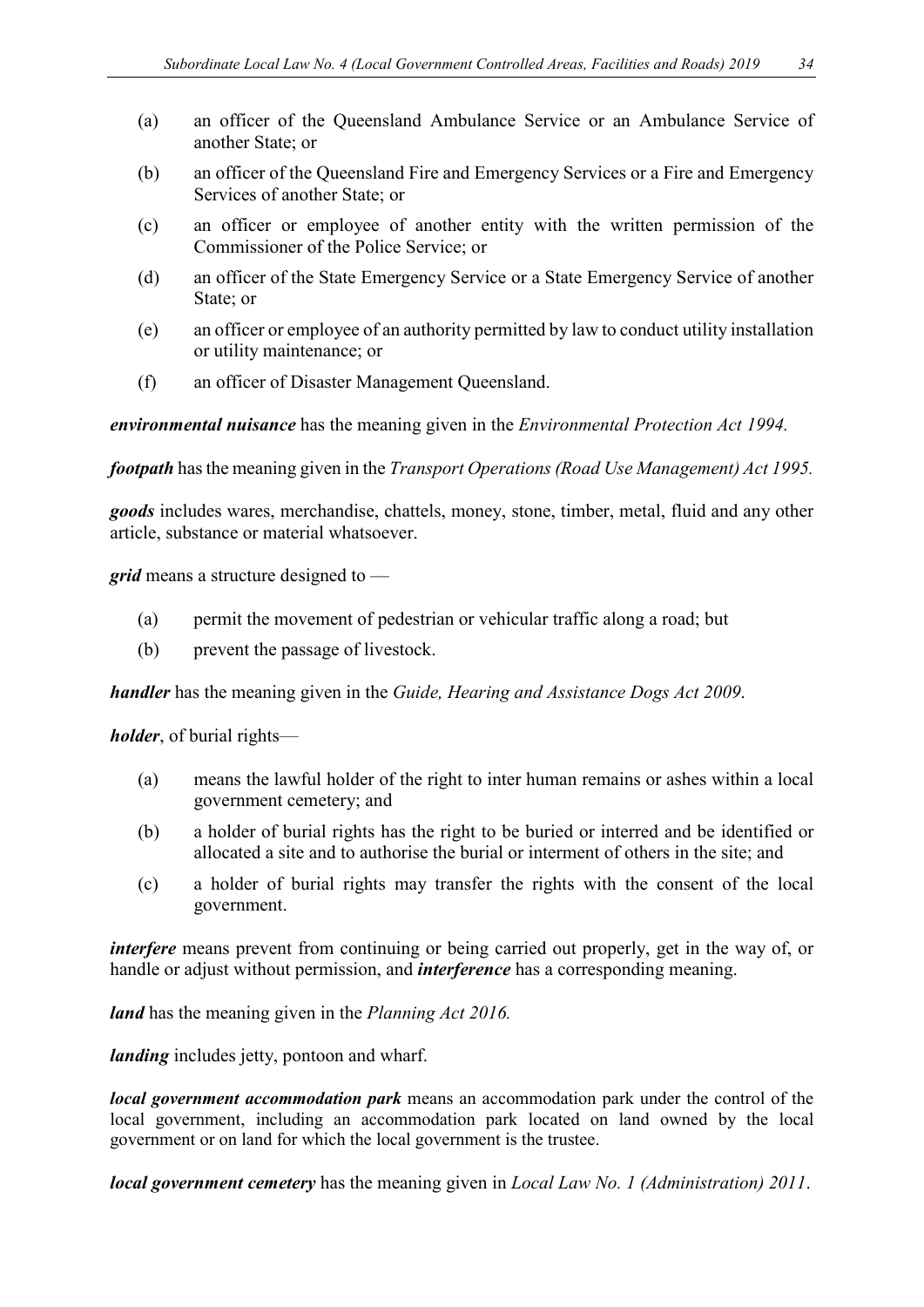*local government employee* has the meaning given in the *Local Government Act 2009*.

*local government office* includes—

- (a) the public office of the local government; and
- (b) each place used by the local government for local government administration or management purposes.

*local government swimming pool* means a swimming pool under the control of the local government, including a swimming pool located on land owned by the local government or on land for which the local government is the trustee.

*memorial* includes—

- (a) a headstone; and
- (b) an inscribed plaque or commemorative plate; and
- (c) monumental, ornamental or other structures erected on a grave site; and
- (d) anything else erected or placed to mark the site where human remains have been buried or placed, or to commemorate a deceased person.

*motor vehicle* has the meaning given in the *Transport Operations (Road Use Management) Act 1995*.

#### *non-public place* means—

- (a) the whole or any part of a local government office that is not a public place; and
- (b) the whole or any part of a local government office, including a public place, that is designated as a non-public place by—
	- (i) an authorised person; or
	- (ii) a notice displayed at a prominent place at—
		- (A) if the whole of the local government office is a non-public place—the local government office; or
		- (B) if a part of the local government office is a non-public place—the part of the local government office.

*occupier*, of land, means the person who reasonably appears to be the occupier of, or in charge of, the land.

#### *park* —

- (a) means a public place which the local government has set apart for park, recreational or environmental purposes; and
- (b) includes land designated as a park in the planning scheme of the local government.

*plant* has the meaning given in the *Biosecurity Act 2014*.

*public office* has the meaning given in the *Local Government Act 2009*.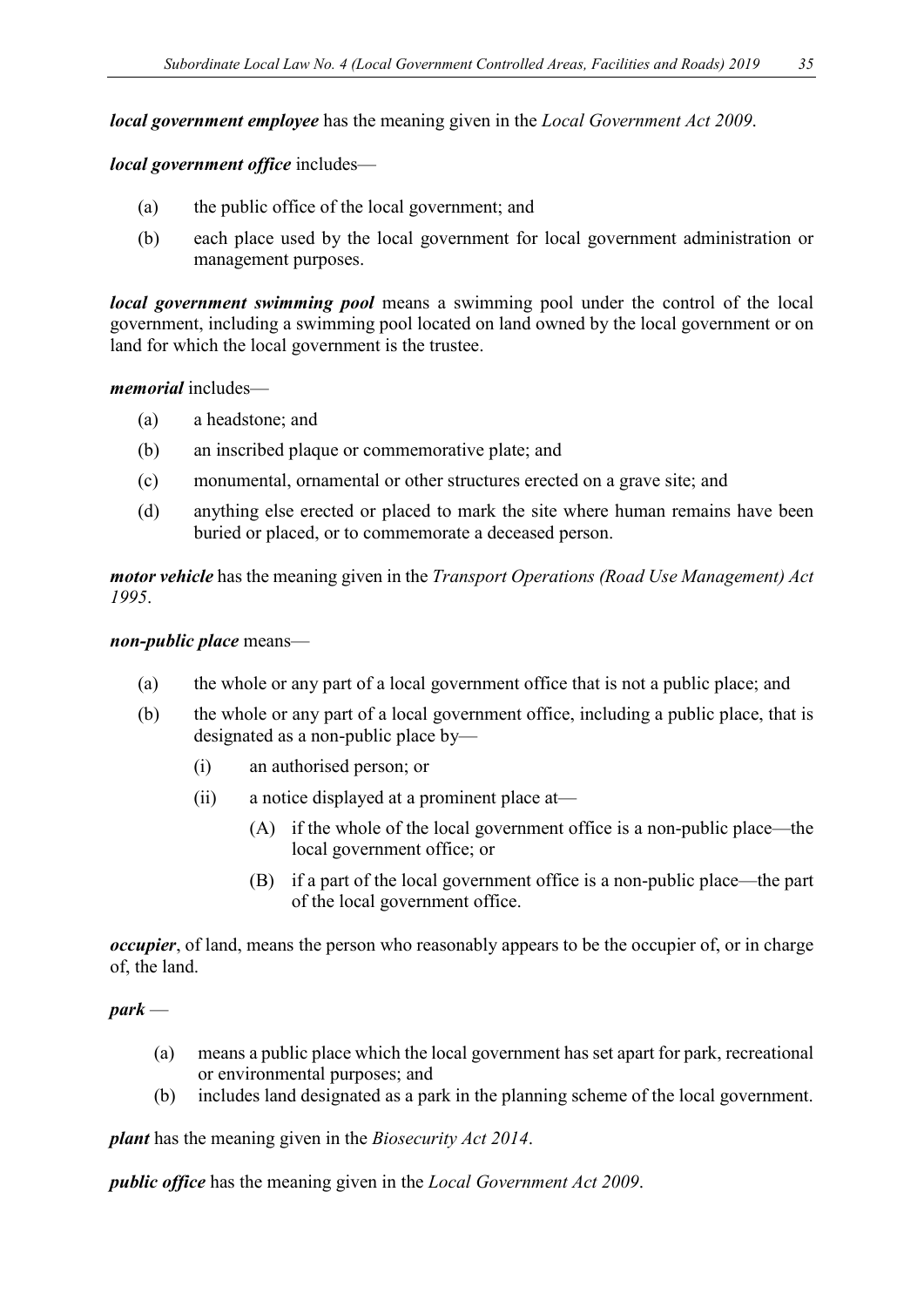#### *public place —*

- (a) has the meaning given in the *Local Government Act 2009*; but
- (b) does not include a non-public place.

#### *reserve*—

- $(a)$  means
	- (i) land dedicated as a reserve, or granted in trust, under the *Land Act 1994* and for which the local government is a trustee under that Act; and
	- (ii) other land held in trust by the local government which the local government has set apart for recreational or environmental purposes; and
- (b) includes land designated as a reserve in the planning scheme of the local government.

*responsible person*, for a gate or grid installed across a road, means each of the following persons—

- (a) the person who installed the gate or grid, or the gate and the grid;
- (b) the person for whose use or benefit the gate or grid, or the gate and the grid, were installed;
- (c) the person who has the benefit of the gate or grid, or the gate and the grid installed across the road.

*road* has the meaning given in the *Local Law No. 1 (Administration) 2011*.

*scheduled collection day*, for a standard general waste container, means the day of the week on which the local government has arranged for the collection of waste from the standard general waste container.

*sewerage system* has the meaning given in the *Plumbing and Drainage Act 2002*.

*ship* has the meaning given in the *Transport Operations (Marine Safety) Act 1994.*

*shopping trolley* means a wheeled basket or frame used for transporting purchases from a supermarket or shop.

*standard general waste container* means a container of a type approved by the local government for storing domestic waste, commercial waste or recyclable waste at premises in the local government area.

*stormwater drain* has the meaning given in the *Local Government Act 2009.*

#### *street performing*—

(a) means a musical, theatrical or other type of performance undertaken by a person to